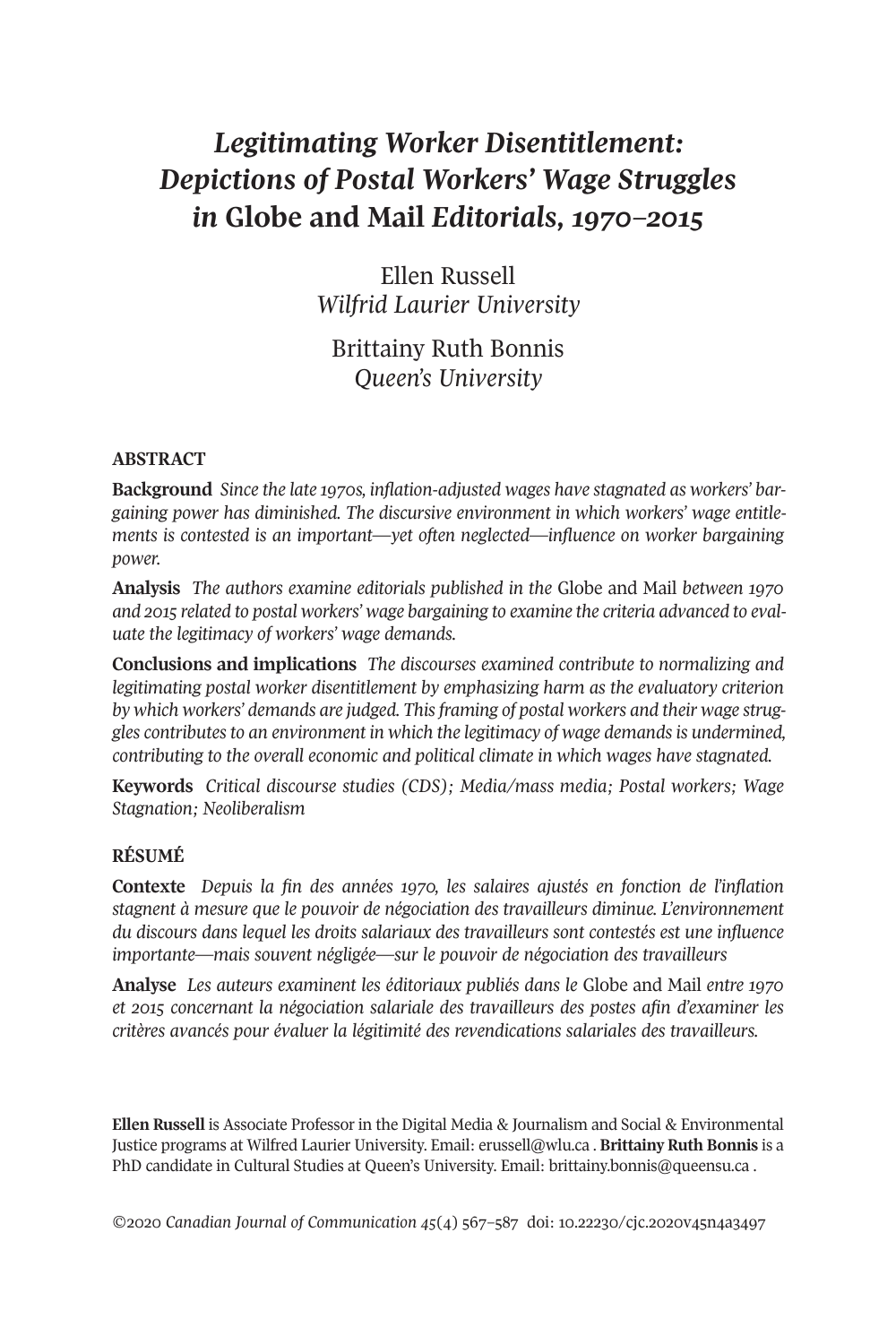**Conclusions etimplications** *Les discours examinés contribuent à normaliser et à légitimer l'inadmissibilité des travailleurs des postes en mettant l'accent sur le préjudice comme critère d'évaluation par lequel les demandes des travailleurs sont jugées. Ce cadrage des postiers et de leurs luttes salariales contribue à un environnement dans lequel la légitimité des revendications salariales est minée, contribuant au climat économique et politique global dans lequel les salaires ont stagné.*

**Mots clés** *études critiques du discours (CD); médias/mass media; travailleurs des postes; stagnation des salaires; néolibéralisme*

# **Introduction**

The consolidation of neoliberal capitalism since the 1[97](#page-17-0)0s has promoted a confluence of factors that depress wages and fuel rising inequality.<sup>1</sup> This article addresses one often neglected dimension of wage stagnation: the discursive environment in which the legitimacy of wage entitlements are contested. The perceived legitimacy of wage demands have material impacts on wage struggles, since wage demands that are regarded as legitimate may embolden workers in their wage demands, increase solidarity for workers in their communities, and dissuade employers and governments from punitive responses to worker demands. Beliefs concerning what workers deserve are socially constituted and contested, and are shaped by all manner of discursive influences, including societal concepts of justice, morality, solidarity, and merit.

This article investigates depictions of wage entitlements during the neoliberal era by examining the framing of wage demands in newspaper editorials. Considerable scholarship exists documenting the generally unfavourable treatment of unions and unionized workers in the media (see, for example, Martin, 2004; Mort, 1992; Puette, 1992), particularly in newspapers (Bruno, 2009; Carreiro, 2005). These negative portrayals of unions in the media are influential in public debate. As Hall, Critcher, Jefferson, Clarke, & Roberts (2000) argue: "[T]he media define forthe majority of the population *what* significant events are taking place" and also "offer powerful interpretations of *how* to understand these events"(p. 648). van Dijk (1993) has asserted that the media holds a "nearly exclusive role" in the production and communication of public discourse largely because the other elites are reliant on the media to "inform both the public at large and each other, to exercise t[he](#page-17-1)ir power, to seek legitimation and to manufacture consensus and consent" (p. 253). 2

Entman (2007) further articulates the influence of news media as partially achieved in the processes of "priming," whereby "frames introduce orraise the salience or apparent importance of certain ideas, activating schemas that encourage target audiences to think, feel, and decide in a particular way" (p. 164). Editorials are an important venue within news production because editorials are written in response to newsworthy and often contentious events, thus they appear when public interpretation ofthese events is potentially unstable. The editorial voice seeks to interpretthese events by "claim[ing] the authority to explain an argument and to persuade the reader of its correctness" (Fowler, 1991, p. 211). This is partially accomplished through editorialists positioning themselves in "solidarity" with the reader by "invoking consensus" (p. 212), that is, editorialists position themselves as making arguments that *are* widely shared or that *should* be widely shared. Freed from the journalistic construct of impartiality,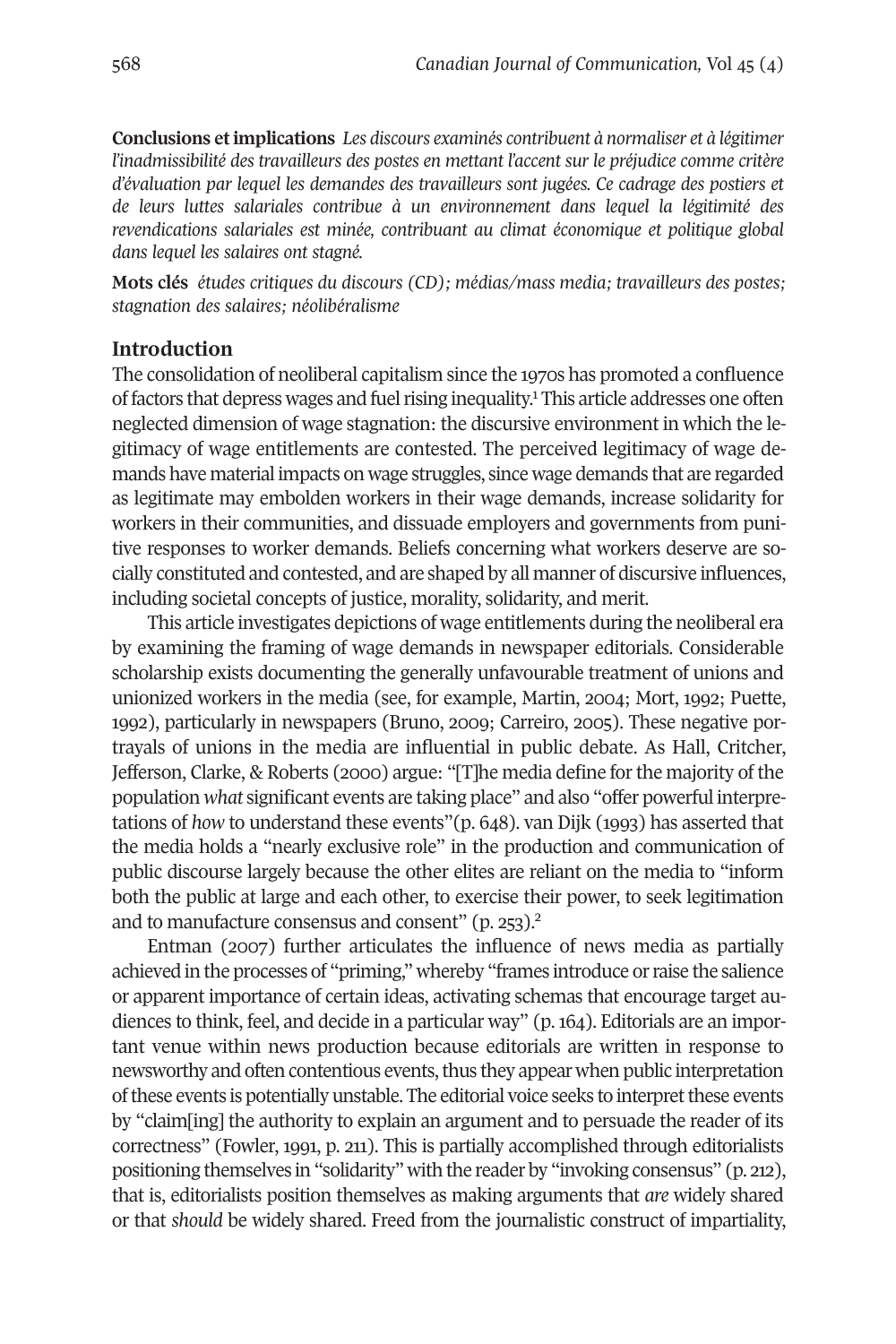editorials are explicitly persuasive texts that make apparent the criteria they advance to adjudicate the legitimacy of wage entitlements, thereby making explicit both the conclusions and evaluative standards they deem appropriate and relevant. Further, editorials importantly "illustrate a discourse of institutional power in the sense that it emanates from, and in turn helps construct, the newspaper's claimed authority" (p. 221).<sup>3</sup>

Despite the emergence of new digital mediums and other profound changes to the media landscape during the time frame examined, newspapers still "very much reflect the social mainstream" and remain "dominant discourses" whose impact through their access to large audiences "enhances the constitutive effect of discourse its power, that is, to shape widely shared construction of reality" (Mautner, 2008, p. 32). Examination of traditional media discourses is crucial in that "newspapers and TV newsrooms are still the main producers of news. … [V]irtually 95 per cent of what appears in blogs or is discussed on social media sites such as Twitter is produced by the traditional media. The vast majority of news workers are employed by newspapers" (Taras, 2015, p.198). Thus newspapers continue to representinstitutional, political, and economic power, and although their print readership is declining, they remain significant and influential within the media landscape.

The corpus for this study is drawn from *Globe and Mail* editorials published between 1970 and 2015. The*Globe and Mail*remains Canada's second-largest English-language daily by circulation (behind the *Toronto Star*), with average distributions of 337,000. Established in Toronto in 1844, the *Globe and Mail* has long declared itself a national newspaper and was Canada's only national newspaper until the launch of the more conservative *National Post* in 1998. The *Globe and Mail* is particularly influential in the Canadian media context, but its influence extends to the political sphere as it is "the paper most read by members of the Canadian business and political elite" and, despite the arguably lessening influence of traditional media, the *Globe* "still has the capacity to launch a national conversation and to setthe political agenda as well" (Taras, 2015, p. 98). Finally, the *Globe and Mail* was chosen, in part, because it is the only Canadian daily with a digital archive for the entire period of our study, 1970 to 2015.

This study is focused on editorials addressing postal workers' wage demands because postal workers attract frequent editorial attention, perhaps due to their reputation for "militancy" and "left wing politics" (Camfield, 2011), and for considerations related to the postal service's national scope and importance.<sup>4</sup> The Canadian Union of Postal Workers/Syndicat des travailleurs et travailleuses des postes (CUPW/STTP) is prominent in the Canadian labour movement, thanks to its important accomplishments such as the lengthy 1981 strike that fuelled momentum for national maternity leave policies. Postal workers are also notable for having secured wage increases in the early years of the study, and for mounting a vigorous defence of their wages even as general wage stagnation became widespread. 5

# **Theoretical highlights—Critical discourse studies**

Critical discourse studies (CDS) has a complex history reflecting diverse theoretical and methodological influences (Wodak & Meyer, 2009). <sup>6</sup> CDS is characterized by the deconstruction of ideology and power through the systematic and transparent investigation of semiotic data (Wodak & Meyer, 2016). CDS crucially understands language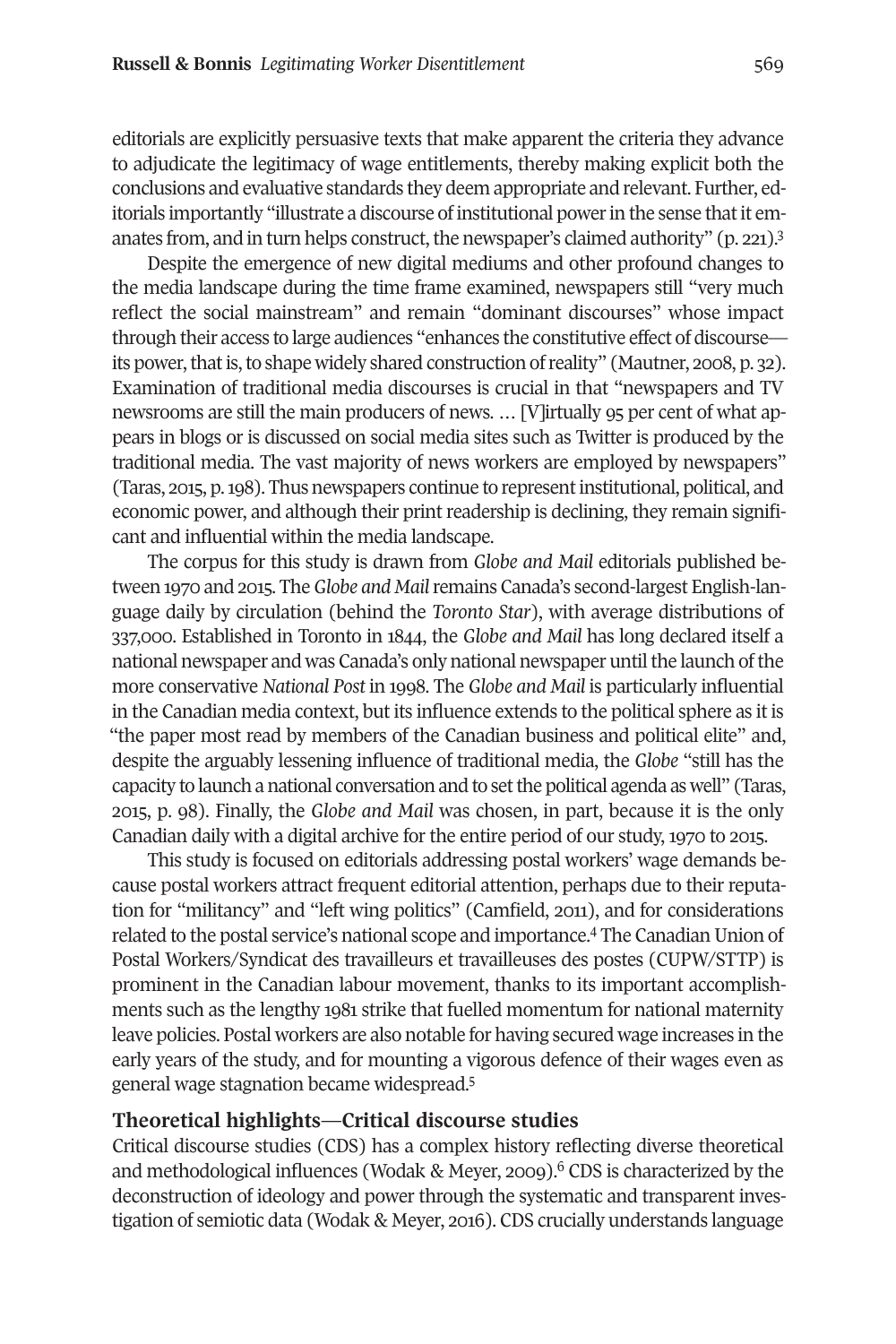as social practice implying "dialectical relationship between a particular discursive event and the situation(s), institution(s) and social structure(s), which frame it" (Fairclough & Wodak,1997, p. 258). Fairclough and Wodak (1997) further elaborate discourse as

socially constitutive as well as socially conditioned—it constitutes situations, objects of knowledge, and the social identities of and relationships between people and groups of people. It is constitutive both in the sense that it helps to sustain and reproduce the social status quo, and in the sense that it contributes to transforming it. Since discourse is so socially consequential, it gives rise to important issues of power. Discursive practices may have major ideological effects—that is, they can help produce and reproduce unequal power relations between (for instance) social classes, women and men, and ethnic/cultural majorities and minorities through the ways in which they represent things and position people. (p. 258)

CDS assumes that "[n]o interaction exists in which powerrelations do not prevail and in which values and norms do not have a relevant role" (Wodak, 1999, p. 187), and so CDS is "critical" as it is alert to hidden or latent expressions of ideology (Wodak & Meyer, 2009, p. 8) and aims "to investigate critically social inequality as it is expressed, constituted, legitimized, and so on, by language use" (Wodak & Meyer, 2016, p.12). CDS is thus particularly useful as it facilitates the examination of dominant ideologies in their appearance as neutral, as they are internalized by the majority of the population and are manipulated for hegemonic effect (Wodak & Meyer, 2009).

This article relies on CDS as it is understood and developed in the works of Norman Fairclough and Teun A. van Dijk but particularly on the Discourse Historical Approach (DHA) developed and practised by Ruth Wodak and Martin Reisigl. DHA defines discourse as "a cluster of context-dependent semiotic practices that are situated within specific fields of social action; socially constituted and socially constitutive; related to macro-topic; linked to argumentation about validity claims, such as truth and normative validity involving several social actors with different points of view" (Reisigl & Wodak, 2016, p. 30).DHAis a three-dimensional approach in which specific content within specific discourse(s) is identified, discursive strategies are investigated, and linguistic realizations are examined (Reisigl &Wodak, 2016). The discourse(s) examined in this article relate to the macro topic of workers' wage entitlements.

# **Corpus**

The original corpus used to examine the discursive landscape in which*Globe and Mail* editorials addressed wage entitlements between 1970 and 2015 was assembled using the databases Canadian Major Dailies and ProQuest Historical Newspapers. These databases were searched for the *Globe and Mail* and the search terms salar\* OR [wa](#page-17-2)ge\* OR compensation OR pay\* OR income\* OR earn\* and the restriction "editorial."7 This initial sample comprised 14,112 texts. Af[ter](#page-17-3) eliminating texts unrelated to the topic, the final text count totalled 1,923 editorials. $8$  We derived the final sample of 115 texts related to postal workers by adding the search terms postal OR post office OR Canada Post OR letter carrier\* OR CUPW to the original search terms.<sup>[9](#page-17-4)</sup>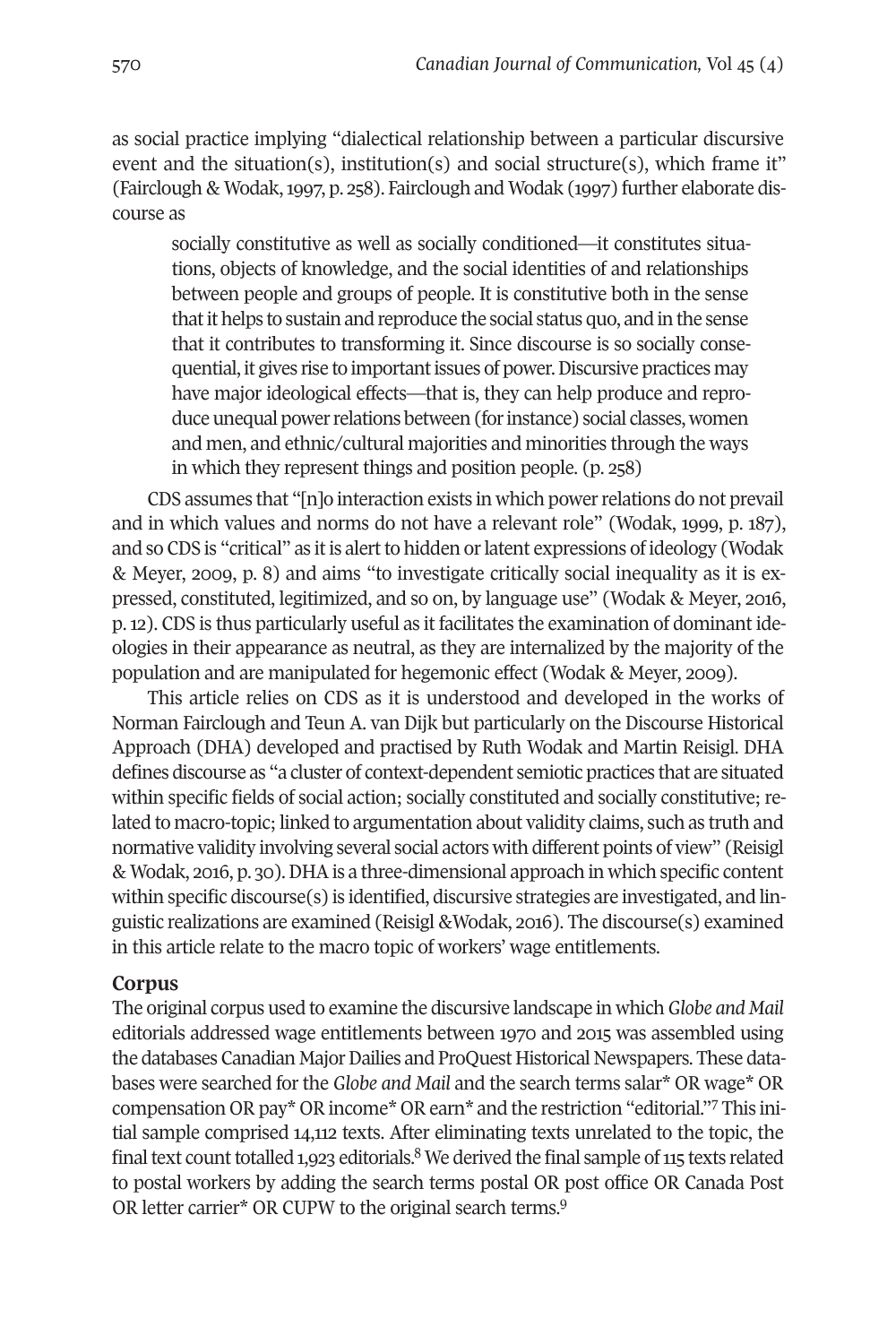

One notable characteristic of the sample is the precipitous decline in editorials over time: 41 percent of the editorials concerning postal workers were published in the 1970s, while only two editorials were published between 2000 and 2015 (see Figure 1). This partially reflects the decline in *Globe and Mail* editorials published (see Figure 2).<sup>[10](#page-18-0)</sup> The precipitous drop in editorials concerning postal workers also reflects the downward trend in labour reporting (Serrin, 1992) as well as the declining frequency of strikes in general and postal strikes particularly overthese decades. Itis also possible that by the 2000s, the negative portrayals of worker wage demands were sufficiently established in previous editorials thatit became unnecessary to devote further space to reiterating them. To the extent that the topos of threat associated with workers analyzed below reflected a dominant ideology that became increasingly anti-worker, study findings anticipate that editorialists would devote less energy to establishing negative claims about workers that were becoming accepted as neutral or unremarkable (Wodak & Meyer, 2016).



**Figure 2: Decline in Globe and Mail editorials published, 1970–2015**

The majority of editorials concerning postal workers were published in the year of a strike, or the year preceding or following a strike. Figure 1 depicts the years in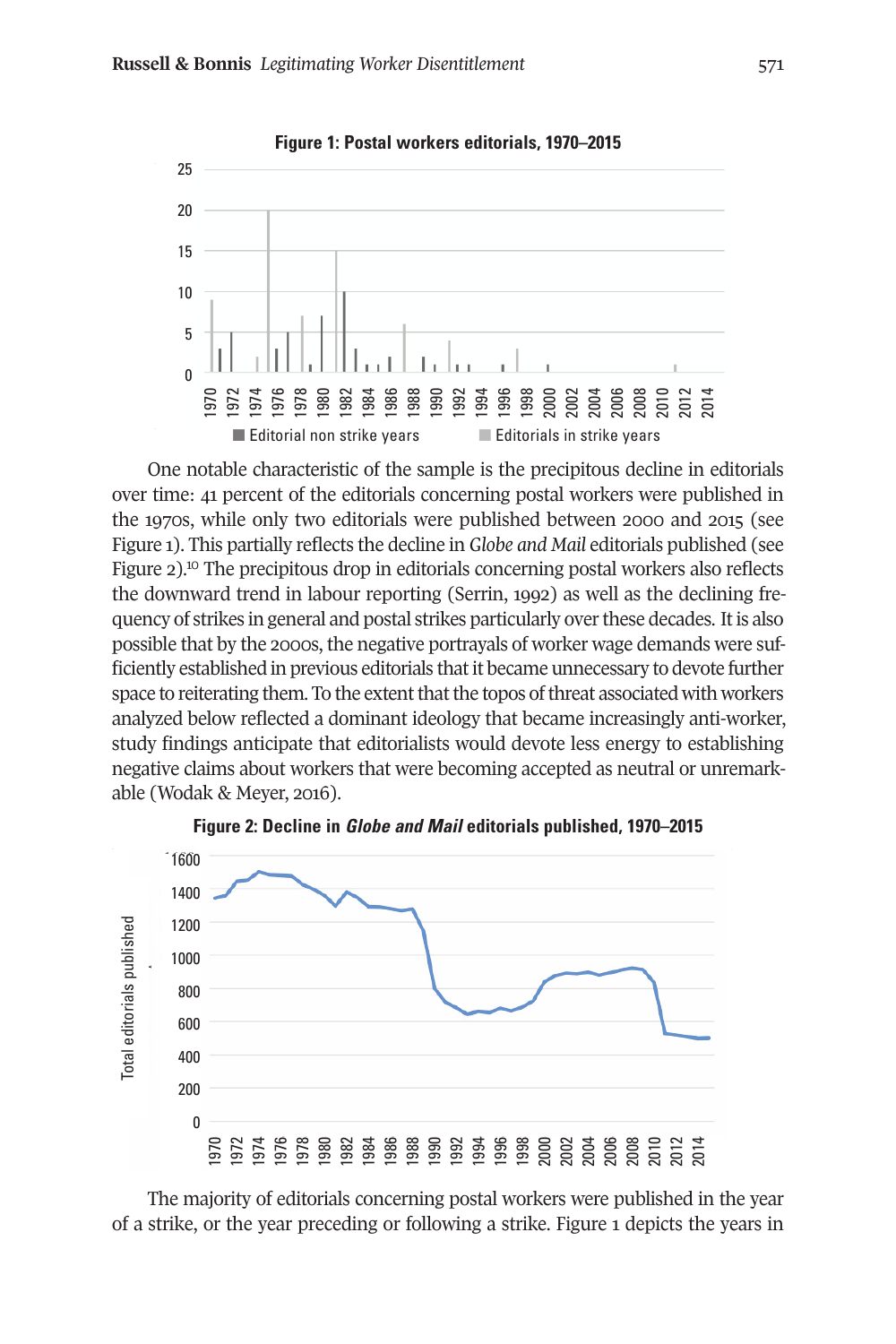which postal strikes occurred. Some work stoppages occurred in addition to strikes, but these were not systematic across the postal service, and some debate exists about the dates of these events.

# **Methodology**

Within the iterative process of reading, coding, and analyzing editorials, the first step was to identify the problematic situation presented in each editorial, for problem definition implicitly establishes the discursive terrain on which issues of legitimacy are contested. The "problem" addressed in the editorials concerned current strikes, potential strikes, or conclusions drawn from past strikes. This is unsurprising, since newspaper coverage of unions is closely associated with strikes (Erikson & Mitchell, 1996) and "usually fixated on conflict"(Bruno, 2009, p. 385). Within the sample, editorialists addressed wage entitlements *only* as a component of strike issues,thus the legitimacy of wage entitlements is intertwined with the legitimacy of strikes per se. This conflation of strikes and wage demands did not deter our analysis, since strikes are a critical mechanism through which workers pursue better wages.

Analysis of the editorials focused on a series of questions developed by Reisigl and Wodak (2016) in the study of political discourses, from which they elaborate five types of discursive strategies : nomination, predication, argumentation, perspectivization, and intensification or mitigation. Being interested in the justificatory criteria editorials furnished to adjudicate the legitimacy of wage demands, we focused on the argumentation used to support editorial prescriptions while noting the other strategies as they were integrated within argumentation. Our analysis of argumentation employs the concept of "topoi," or "conclusion rules" that "justify … the transition from argument to conclusion" (Reisigl & Wodak, 2001, p. 74). We focus on the topos of threat based in the following conditionals: if an action has dangerous or threatening consequences, it should be avoided, or if a danger or threat is determined, something should be done to address it (Reisigl & Wodak, 2001).

# **Findings**

The argumentative strategy common across the 45 years of editorials examined is the identification of the "threat" (strikes, typically strikes seeking pay increases), the attribution of h[arm](#page-18-1) caused by the threat, and a prescriptive conclusion deemed to mitigate the harm.<sup>11</sup> While the threat (strikes) is made more salient in the use of a number of discursive strategies (including nomination, predication, perspectivization, and intensification), we focus on argumentation. We have broken down our analysis into four interrelated and interdependent arguments. The first argument, "social disruption," identifies harm inflicted on society or particular stakeholders by strikes, and the second, "economic damage," focuses on economic harms such as unemployment and adverse business conditions. The third argument, "postal unions as too powerful" identifies an imbalance of power as a root cause of harms inflicted on the public, government, or taxpayers. It infers unionization as generally problematic while pointing directly at postal workers' unions. Finally, the argument "problematic workers" intertwines with all previous arguments to emphasize the questionable motivations or behaviours of workers as harmful and thus relevant to questions of legitimacy raised in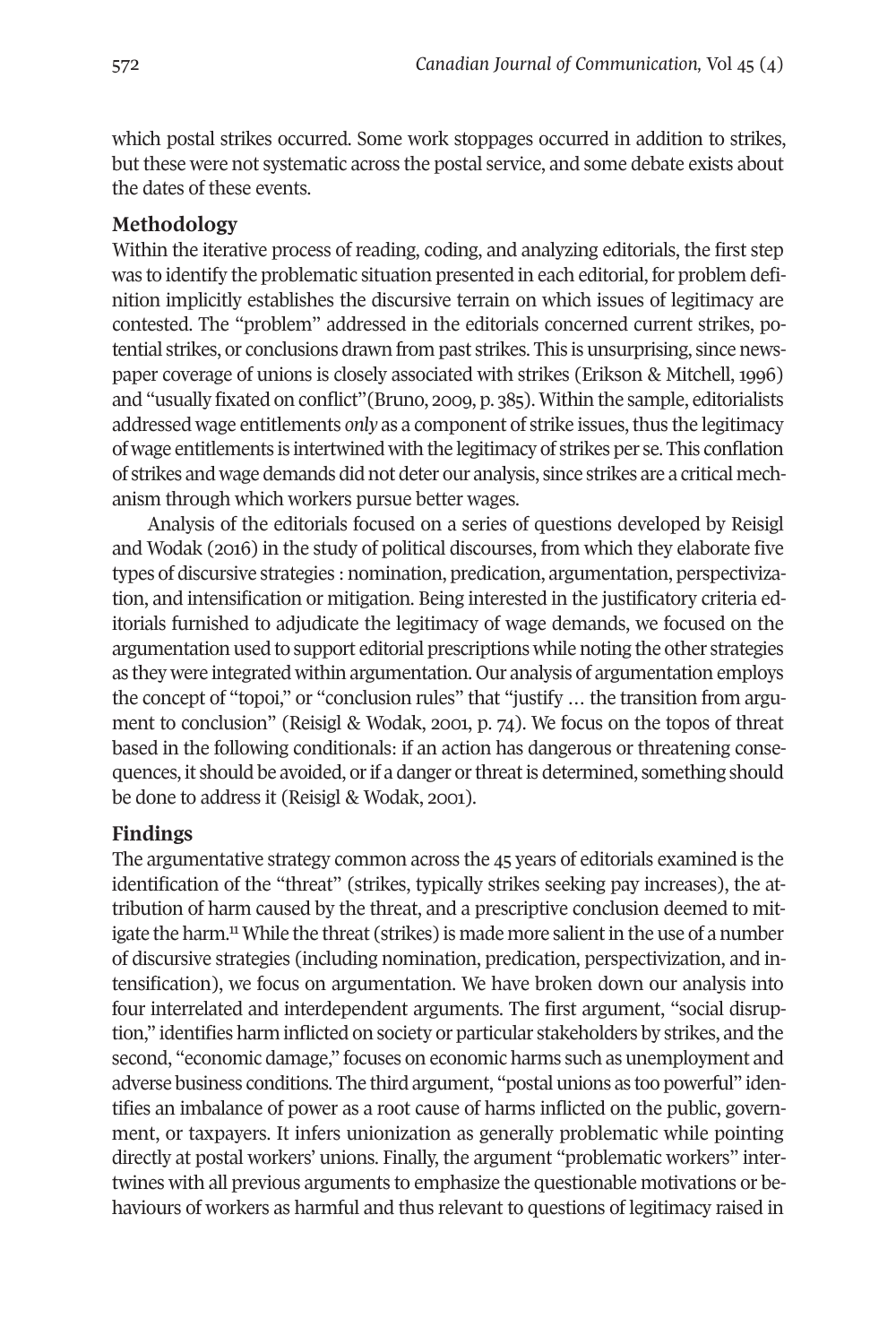the other claims. These arguments are used throughout the texts examined, often in combination (see Figure 3).



**Figure 3: Percent of editorials containing each argument**

Throughout the corpus, social actors are named and constructed. The reader is presumed to be a stakeholder adversely impacted by strikes; readers are identified as families, the public, taxpayers et cetera. Nomination and predication strategies construct the reader (in their various identities) as victimized by demands of postal workers, while postal workers and their unions are correspondingly excluded from these group identities and constructed as problematic in their characterization as ignorant, greedy, lazy, et cetera. Perspectivization strategies situate the editorialists as either a member of the public and thus victimized or nominally distance them as rational experts well positioned to note realities of the problems they identify. Intensification strategies, hyperbole particularly, are also employed throughout the editorials. Militaristic and violent language, ridicule, and mockery are used to delegitimize workers and their wage demands in support of argumentation strategies that further delineate the problem as an us/them dichotomy.

Finally, the prescriptive conclusions of the editorials are consistent with the attack on worker bargaining power. In light of the harms argued by editorialists, they advise that the government should intervene by eliminating postal unions' right to strike (e.g., "Left at the Post," 1981); diluting the right to strike by compelling postal unions to engage in other processes (such as compulsory arbitration, e.g., "A Defective System," 1975; "The Postal Workers," 1986); privatizing postal service (e.g., "Back to the Pigeons," 1981; "Canada Post Is Not Canada," 1996; "We Need a Post Office," 1977); or advocating the dismantling of the "postal monopoly" (e.g., "…On Monopoly Mail," 1975; "Questioning the Canada Post Monopoly," 1991; "Two Strikes Against Post Office Monopoly," 1997), thus subjecting postal workers to private-sector discipline. These recommendations are framed as being in the public interest, in that they reduce the social and economic harms caused by postal strikes, restrain the excessive power of postal unions, and check the problematic worker. But they are also (often explicitly) offered as a means of moderating postal workers' wages. The following section details examples of the four arguments identified.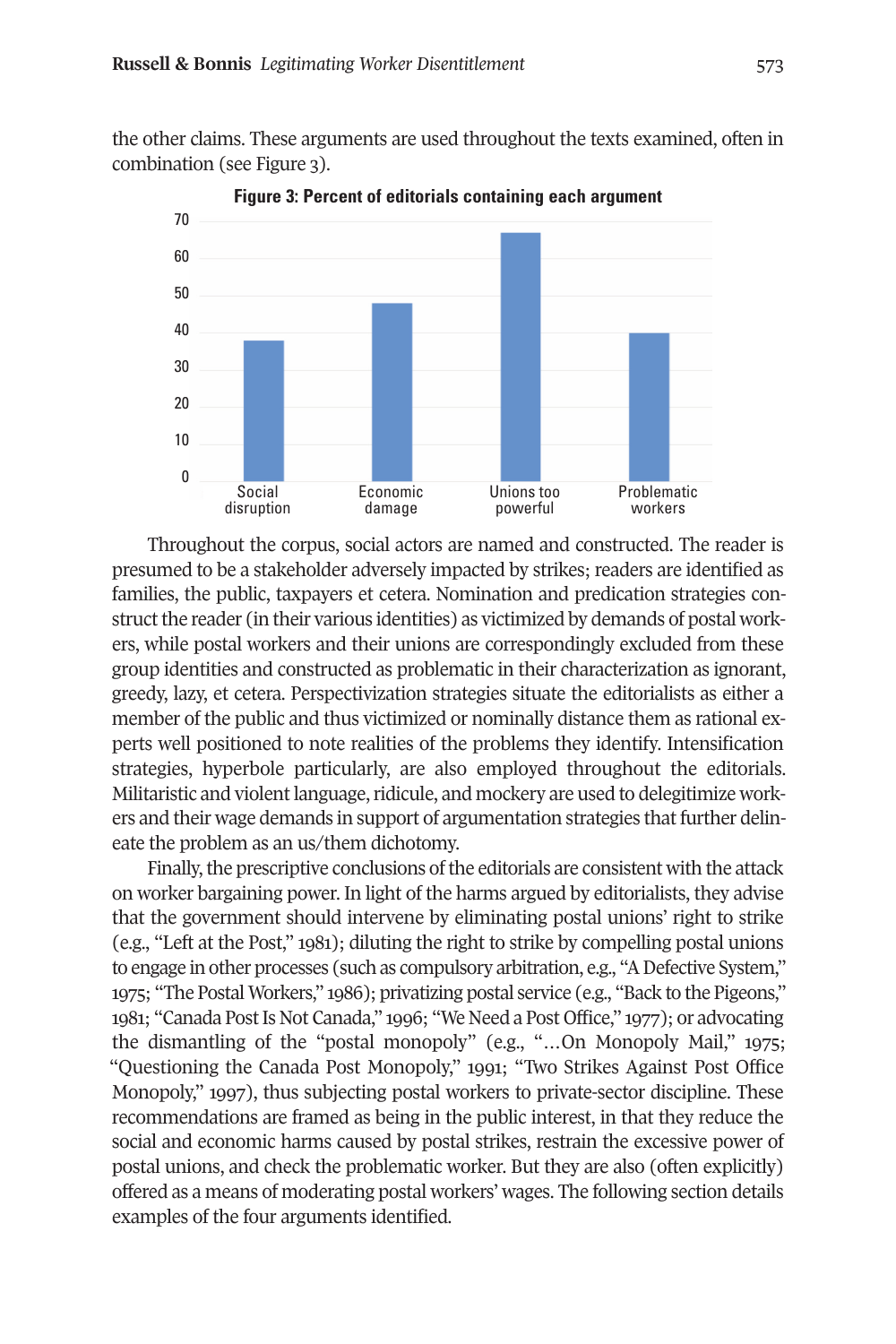#### *Social disruption*

The "social disruption" argumentation strategy presents postal strikes as inflicting harm on society. Social harms are made salient by referencing the suffering of specific stakeholders, who are often depicted as vulnerable and unjustly victimized. These are "the innocent victims of the strike, the Canadian people who are being deprived of postal service, the invalids and isolated who have lost their main line of communication with family and friends" ("Compassion for Whom," 1975). Ruptured communication is a prominent form of harm invoked in the earlier years of the sample, when strikes are said to "produce unmeasurable heartbreak by breaking communication between people" ("... And the Weaklings," 1981). Disrupted communication is often said to impose harm on vulnerable persons via heightened isolation and financial and psychological hardship from the unpredictability of receiving cheques in the mail: "Old people, eligible for the guaranteed income supplement, guessing about the arrival of the modest monthly cheque from private pensions; handicapped people, guessing about how they will scrape by until their disability insurance payment ..." ("The Public Held Hostage," 1975).

This claim also addresses harm to the public interestin general, as when the country, the public, Canadians, or citizens are depicted as suffering the deleterious consequences of postal strikes. For example, "And no dollar losses can include the human frustration, disruption and tragedy caused to many Canadians by postal strikes …" ("We Need," 1977) as well as "Postal strikes inflict gross personal injury and hundreds of millions of dollars of loss on the Canadian community …" ("Remedy for a Strike," 1978). Evocations of victimization are also prevalent where strikes are presented as "national traumas" ("Questioning," 1991) through which "Canada has been victimized" ("… And the Weaklings," 1981). Vocabulary sometimes evokes more violent imagery, as when postal workers are said to hold the country to "ransom" ("… On Monopoly Mail," 1975) or "hostage" ("Canada Is Sold Out," 1981).

Social disruption is premised on the lack of contextualization supporting any justificatory reading of postal workers' actions. For example, editorial commentary following CUPW's 1981 strike that won paid maternity leave acknowledges no positive entailments flowing from its fight. On the contrary, the maternity leave struggle championed by CUPW is presented as detrimental to women's employment interests and likely to reduce jobs in general:

When the Canadian Union of Postal Workers had finished (for the time being) thumping the country with yet another strike last August, the gain they carried most proudly from the bargaining table was the one that dealt with paid maternity leave. … The siren call is loud and strong for all who are not required to count the costs of its universal application (including making Canadian industry more uncompetitive than much of it already is, thus reducing jobs), or to consider that it will increase an employer's reluctance to hire someone who might subsequently require him to support her venture into motherhood. … [H]ow can practical women, who want equal admission to jobs, approve such a roadblock thrown in their way. ("Message Received," 1981)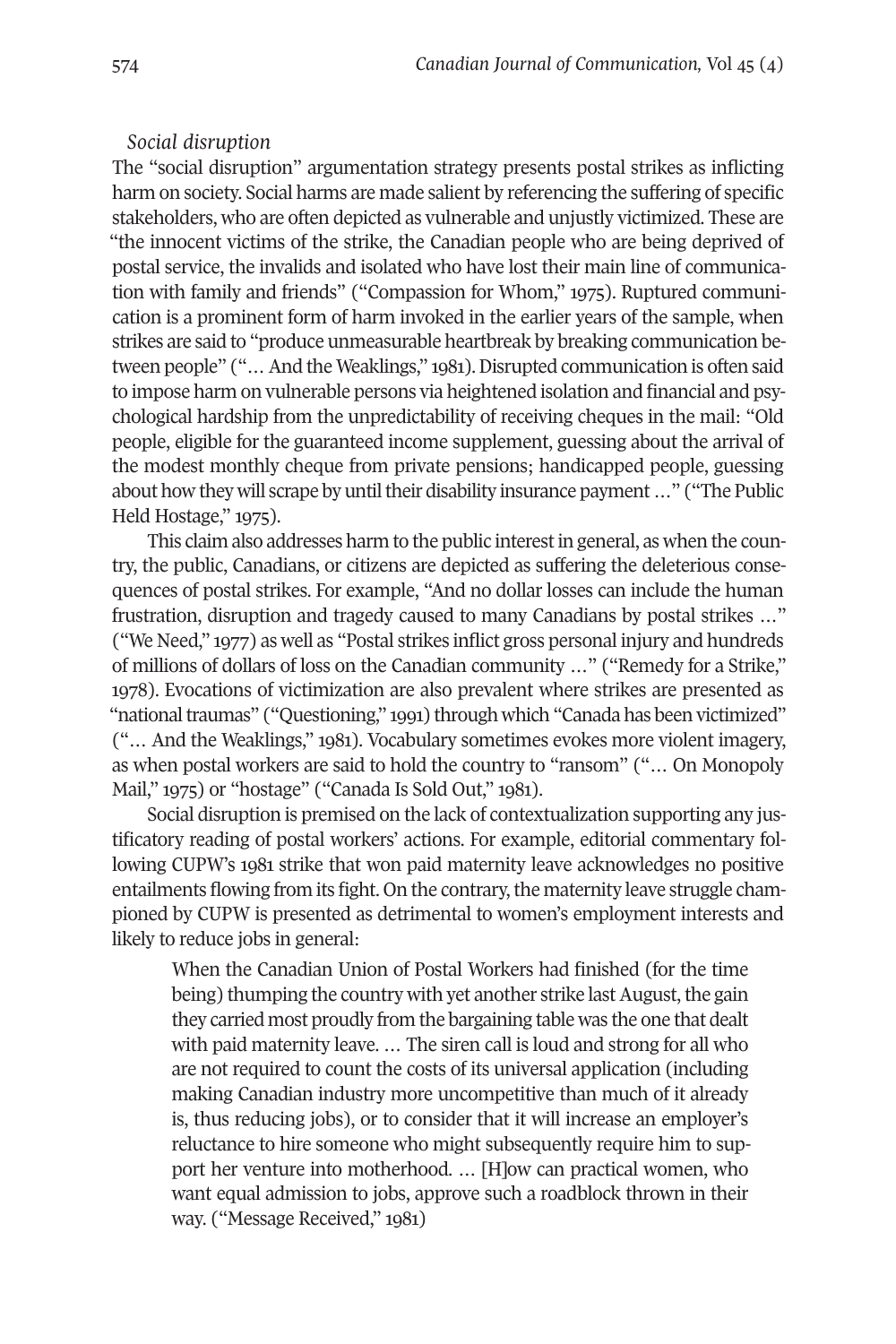Sometimes the unjustifiability of postal workers' actions is asserted directly: "We have suffered at the hands of postal workers … with the anguish of knowing that it is quite unfair to punish innocent third parties" ("The Law as Lever," 1987) and "This summer 23 million Canadians have paid with vast amounts of pain and fear and money to serve the unjustifiable demands of 23,000 postal workers ("A Question of Control," 1981). Postal workers are not credited for their efforts to mitigate the harm imposed on third parties. In response to criticism that disrupted delivery of government cheques such as old age security was inflicting hardship, the postal union has offered to deliver these cheques (sometimes on a volunteer basis). Editorial responses dismiss this as CUPW's "silly offer" ("Victims Left Unprotected," 1975), characterizing such offers as "Putting on a big show" that "barely scratches the surface of the hardship inflicted on Canadians …" ("Public," 1975) and concluding, "Whatever guarantees of mercy the union may make about delivering compassionate cheques … rotating strikes still produce total disruption" ("Remedy," 1978).

Social harms are presented as given or true, demonstrating the argumentation strategy of threat and moving the argument (and the audience) toward embracing the editorialist's conclusions. Other strategies—including nomination, predication, and intensification—are integrated into the argumentation strategy to serve the persuasive aims of the editorialists. Consider, for example, the nomination/predication of "victims" as not just vulnerable persons (i.e., the "innocent," "invalids," "old people," and "handicapped people") but the nation as a whole, "23 million Canadians." This use of hyperbole is used to depict high stakes—all Canadians are harmed. Social disruption claims typically refrain from addressing wage entitlements directly. Instead, these claims establish grounds to assess the legitimacy of wage demands that are removed from the wage relationship itself. Inflicted harm is portrayed as superseding the possible validity of workers' agendas, thus dissuades consideration of the merits of wage claims per se.

It is worth noting that while social disruption is argued throughout the texts examined, by the late 1980s editorialists have begun to argue Canada Post's decreasing social relevance. For instance, Canada Post has "lost its central role in the economic and social life of the country. Often, technology makes it irrelevant" ("A Fading Post Office," 1989). Also, "[T]he number and type of communications that are most efficiently done by mail is dwindling rapidly in the face of a proliferation of fast, cheap electronic alternatives" ("Canada Post," 1996). In the final text of the corpus the editorialist, while noting the "suffering" caused to "businesses and charities" by the current rotating strikes, goes so far as to argue, "Many find mail in paper form to be quaint; it no longer plays a central role in society. The strike will only accelerate that trend by making online converts of those who have hitherto been reluctant. More of the public will discover the faster, less costly alternatives." The editorial concludes, "An increasing number of Canadians will find the mail service is one they can live without. And with that, postal workers may be signing, sealing and delivering their own fate" ("Self-Inflicted Injury," 2011; see also "Two Strikes," 1997).

#### *Economic damage*

Within the argument we identified as "economic damage," editorialists present postal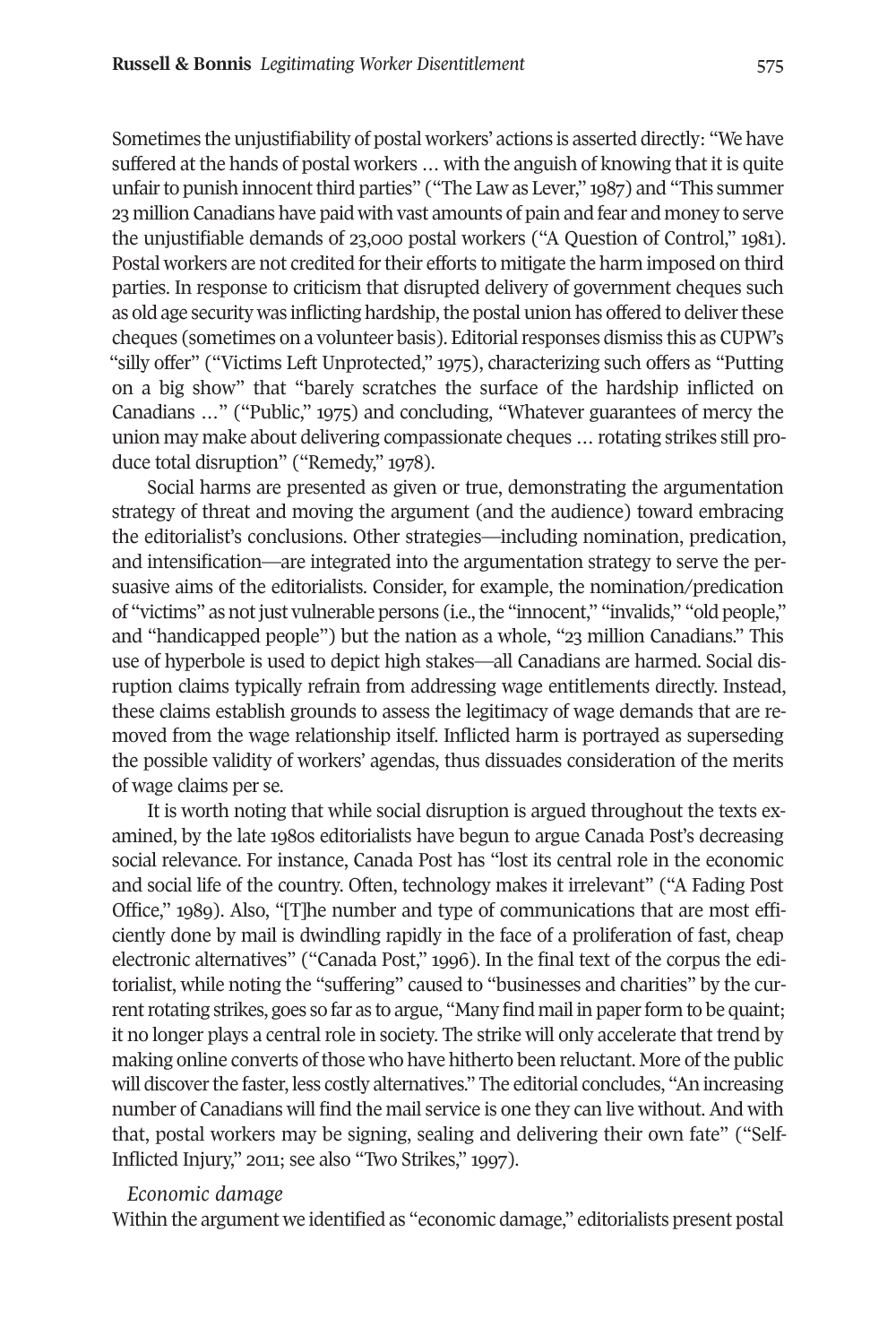workers' wage demands as inflicting economic harms.Although editorial claims invoke some economic logic to substantiate claims of economic damage and identify stakeholders harmed, this economic logic is rarely argued explicitly. Rather, hegemonic understandings of the economy are endorsed by the unproblematized assertion of economic truth-claims frequently circulated within business, journalistic, and public policy discourses. For example, the proposition that "strikes are bad for the economy" is not depicted as a contingent or debatable premise, but as unassailable fact. Yet on both empirical and theoretical levels, predicting economic outcomes and assessing who will be impacted by them is controversial. While government, business, union, and academic sources routinely produce divergent and contradictory estimates of a strike's economic impacts, in no instance did an editorial cite any union-generated research or quote experts supportive of postal workers' actions in presenting economic evidence or analysis. This obscures the possibility that alternative economic interpretations exist that may contest economic damage claims and/or support different understandings. The evidentiary standard required to establish claims of economic harm was typically quite low. In most cases the unsubstantiated assertions sufficed to support the editorial's economic claims, although sometimes business experts were cited.

The "economic damage" claim so overwhelmingly focused on harms incurred by business that "business as victim" was its predominant theme: "Thousands of businesses rely on the mail to distribute catalogues, advertising and many products. Postal stoppages disrupt cash flows, render post-based businesses risky, and stop millions of dollars of potential transactions from taking place, especially in this pre-Christmas period" ("Canada Post a Dead Letter," 1997; see also "A Big Bill," 1970; "Pain of a Strike," 1981; "Public," 1975; "Self-Inflicted," 2011). Moreover, this "business as victim" theme explicitly orimplicitly portrayed harms to business as virtually indistinguishable from harm to society. The most frequent argument linking harm to business with social harm more generally was the assertion of large-scale job loss or layoffs resulting from the harm imposed on businesses by postal strikes:

These strikes … have cost 24 million Canadians billions of dollars. One of their immediate effects is to throw a lot of other people out of work. Businesses which do much of their work through the mails have been driven to bankruptcy, others have had to go heavily into debt—debt they have difficulty sustaining—to avoid having to shut their doors. Almost every business, big or small, is put to enormous cost in a multiplicity of ways. Every Canadian suffers something, unless he is a recluse in the wilderness. ("Back to," 1981; see also "… And the Weaklings," 1981; "Canada," 1981)

This argumentation linking postal strikes to job loss invites the reader to view postal workers as adversaries insofar as postal strikes are understood as threatening the job security of the reader *qua* worker. This provocation to regard postal worker actions as a threat to other workers is occasionally quite overt, as in "Canadians do not like Mr. Parrot's union. It has put them through innumerable postal strikes, killing jobs ..." ("Beware the Postal Gift," 1983).

Another aspect of the threat posed to business by postal strikes concerns the proposition that wage demands of postal workers will encourage a trend toward higher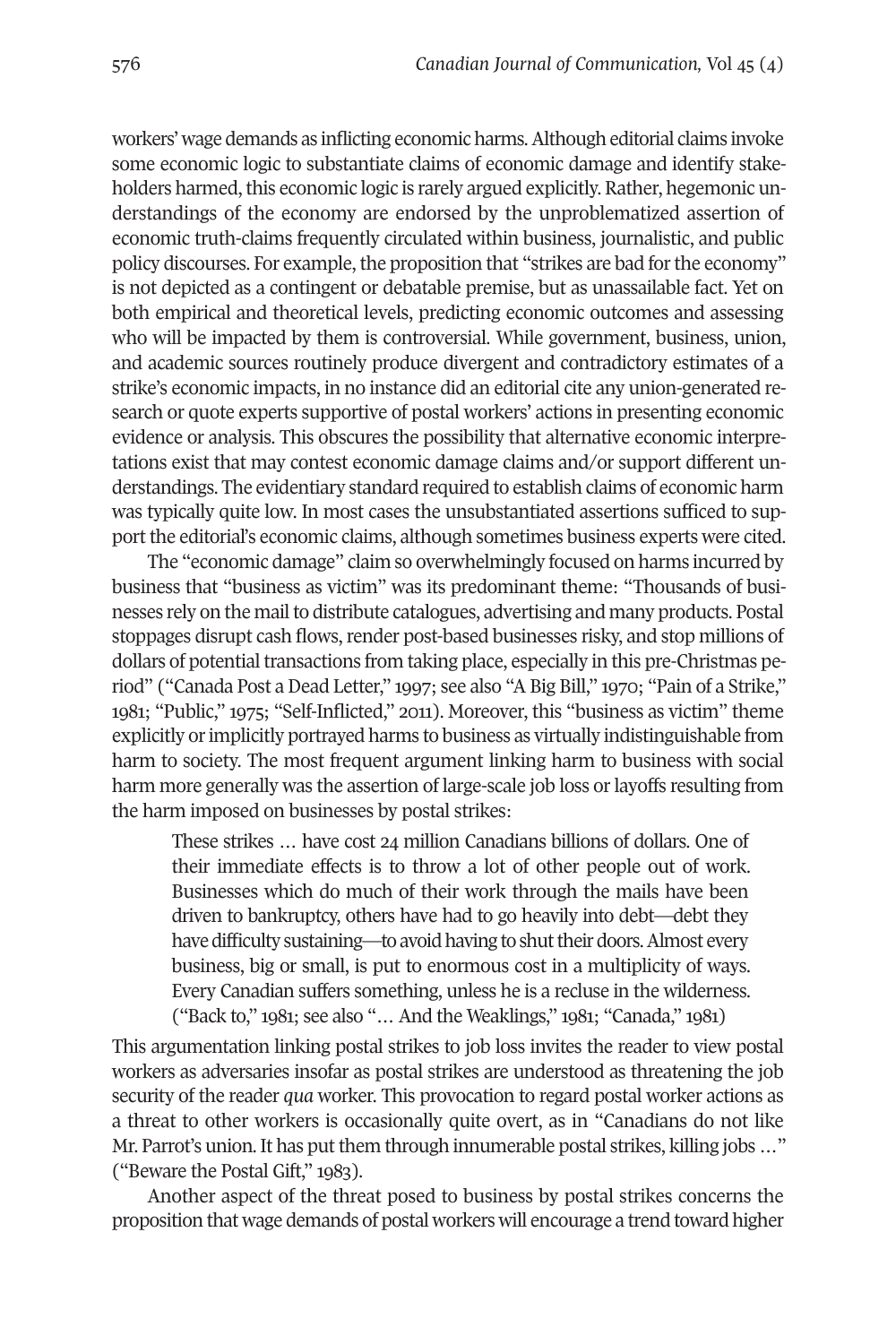wages. This "pace setter" argument ("Defective," 1975) contends that settlements secured by postal workers will be "setting destructive goals for other unions to attempt" ("Left," 1981). As the editorial "A Costly Free Lunch" argues:

Mr. Mercier pointed out that the paid half-hour lunch would come "at a cost of over \$20-million to the Canadian taxpayer.…This provision is nonexistent in labor contracts in the public sector and virtually non-existent in the private sector ... a most unfortunate precedent for the public service and for industry." It is a precedent, moreover, that will undoubtedly be pursued throughout the civil service, where it could add hundreds of millions to the taxpayers' costs.  $("Costly," 1980)<sup>12</sup>$ 

The pace setter argument extends beyond wages to other forms of compensation or workplace arrangements that may inspire other workers to seek comparable provisions. For example, the 1981 fight to secure maternity leave provisions was said to have "established a bridgehead on maternity leave," encouraging other workers to emulate this precedent:

It was not expected that we would have long to wait before the chickens came home to roost. Sure enough, there they were the other day—members of the Communications Workers of Canada, demanding that Bell Canada build paid maternity leave into the next contract. … This is the first time that the issue has been raised in major private sector negotiations since the CUPW settlement, but we don't expect that it will stand alone for very long. ("Message Received," 1981)

The pace setter argument speaks to the concern that postal workers' successes may encourage more generalized pressure to increase wages and other forms of compensation, which in turn is said to impose negative pressure on business generally. This fearis not typically stated explicitly, but enveloped in concerns about "declining competitiveness," as in a 1981 editorial quoting a Canadian Manufacturers Association spokesperson who warns: "An excessive postal settlement could generate pressures that would erode Canada's competitive position and threaten jobs" ("Pain," 1981).

The threat posed by postal workers' wages setting the pace for others' wages is reinforced by depicting postal workers' wage demands as excessive, as in **"**Canada's 22,000 postal workers and clerks stand ready to fling themselves into the breach with demands to strain credulity" ("… And the Strikers' Queue," 1975) and "They want more money in wages alone than the rest of the country is being required or asked to accept" ("Needed: A Bold Start," 1975) and "In spite of pay and benefit packages that exceed those of other national postal services and of comparable private sector workers, they are demanding an 8.6 per cent pay increase over 16 months, well in excess of inflation and the general pace of wage settlements" ("Canada Post," 1997). Postal workers are said to make demands that are "not justified nor enjoyed by the majority of the work force in both the public and private sectors" ("Costly," 1980) orto be **"**striking for benefits that none of the rest of the public service has, that few unions in private industry have, and that nobody desperately needs" ("Back to," 1981). Postal workers are said to have been offered "the sort of deal other unskilled workers might, and un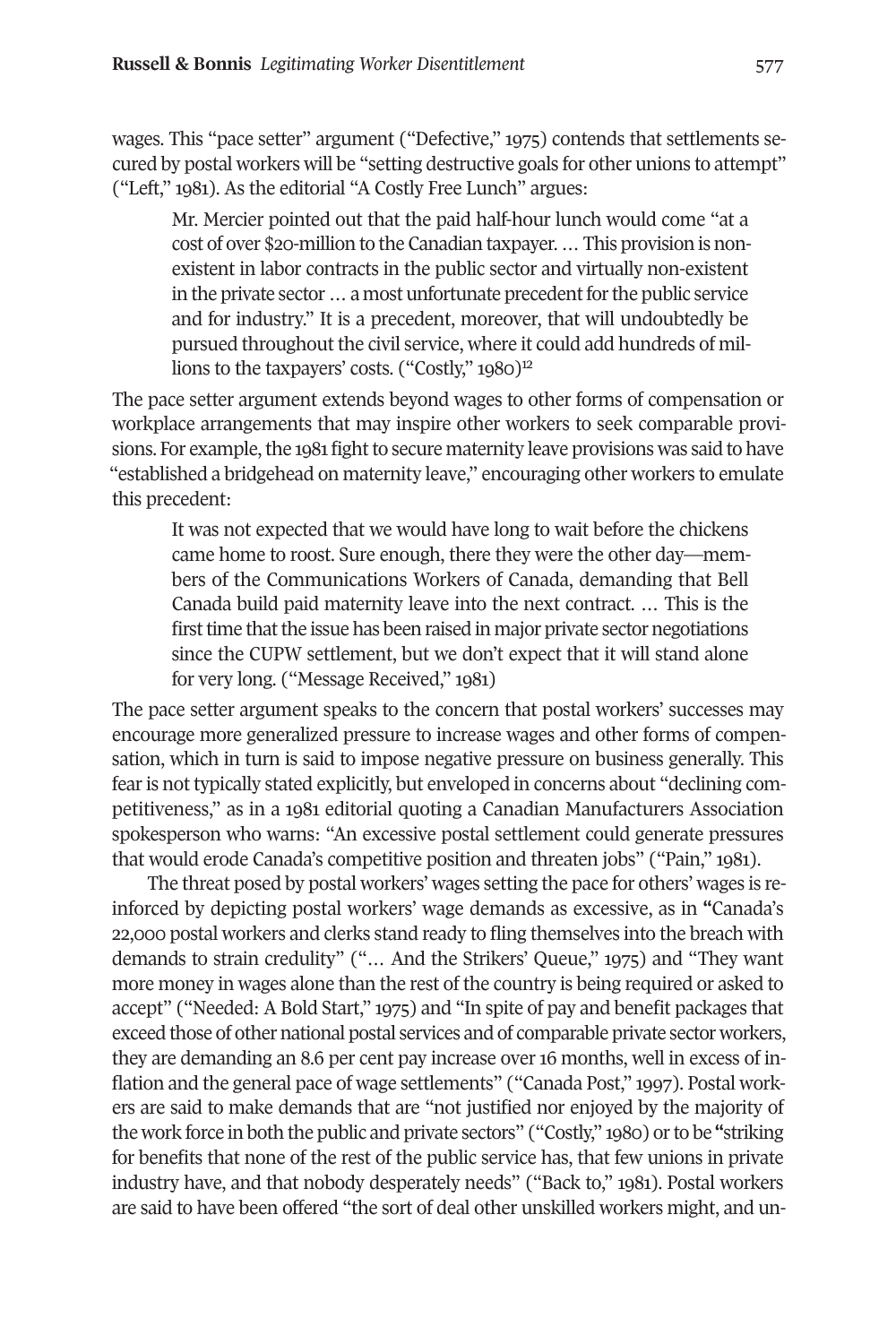doubtedly will, pine for" ("Peace at a Price," 1981). By depicting postal workers' wage demands as excessive, editorialists advance the conclusion that workers' demands are illegitimate by prevailing economic standards.

As with other claims, "economic damage" frames postal workers' strike actions and wage demands as unambiguously harmful and neglects any evidence supportive of alterative economic understandings, thereby encouraging the perception of illegitimacy. Arguments based in "economic damage" claim also impact worker solidarity. The reader *qua* worker is called to resent postal workers insofar as they are deemed responsible for job insecurity and/or viewed as overpaid. This cultivation of antipathy among workers encourages the possibility that groups of workers can be mobilized to oppose each other. From this perspective, editorial delegitimization of postal worker wage entitlements contributes to a downward momentum in overall worker bargaining power that is consistent with overall wage stagnation.

## *Postal unions as too powerful*

The previous arguments provide little explanation as to how postal workers have been able to impose these economic and social harms. The "postal unions as too powerful" claim supplies a rationale for viewing postal unions (and public-sector unions more generally) as having inherently problematic qualities that encourage harmful consequences. While this argument is predicated on a larger media environment unfavourable to unions, it highlights the particular consequences that follow when postal unions enjoy the right to strike and thereby disrupt an important public service, thus providing postal workers the opportunity to "convert a simple workplace dispute into a matter for recalling Parliament" ("The Right Way to Get the Mails Moving Again," 1991). Editorialists argued that the postal service's virtual monopolization<sup>13</sup> of postal delivery and the public's lack of alternatives to it (particularly in the early years of the sample) confer excessive power on postal unions allowing them to inflict economic and social harms:

Ottawa is seemingly unaware of the real extent of damage to industry caused by a postal strike from coast to coast—of the growing seriousness of individual hardship older people and families dependent on the mails for various allowances and pension payments are forced to bear due to the fact that postal unions have both the right to strike and a monopoly on the nation's postal service that enables them to hold the country ransom. ("… On Monopoly Mail," 1975)

and

The right to strike in the vast monopolies of Government is not a right at all. It is a weapon, an awesome weapon, that must be replaced by sane and just processes that will serve management and workers and, above all, rescue the country and the vast majority of its citizens from the denial of essential services. ("Everybody Lost," 1978)

This argumentation strategy links the purportedly excessive power of postal unions with the distinctive attributes of the government as employer: "There is something rotten in the mixture of the state and Canada Post that goes well beyond the immediate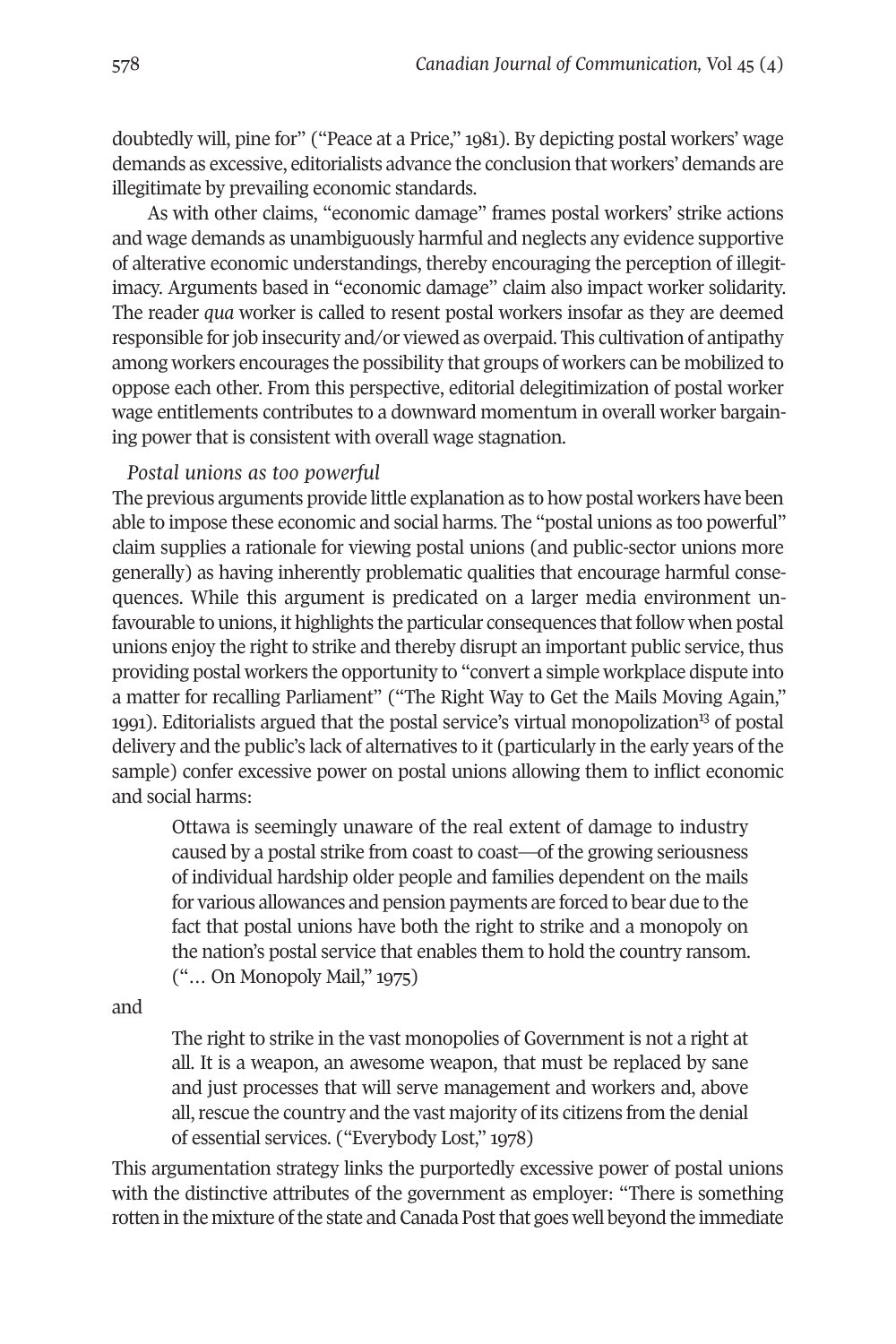issues of this most recent postal disruption. To bring even a modicum of stability and peace to the postal service, we need to remove the deep structural causes of the corporation's conflicts" ("Post, Politics Don't Mix," 1997).

Editorials argue that the [gov](#page-18-4)ernment is unlike private-sector employers in that 1) it cannot declare bankruptcy14 and 2) it can finance wage increases by raising taxes and/or costs to consumers, thus "ordinary Canadians would foot the bill" ("Franchise") and CUPW," 1987). This supports the claim that public-sector workers are not subject to the fiscal discipline constraining private-sector wages, while postal unions have taken advantage of these structural conditions to secure excessive job security that "guarantee[s] their jobs for life" ("Three Strikes, and the Public Is Put Out," 1991). In these circumstances, postal workers are able to use the "strike weapon" ("End This Deception," 1970; "The Law? A Dead Letter," 1981; "More Chiefs Might Help," 1981; "No Market Place Restraint," 1976) to secure "outlandish settlement[s]" ("Giveaway," 1980). Editorials frequently quote the former prime minister (see also "Back to Six-Day Sense," 1981; "Defective," 1975; "The Guilty Party," 1970; "Settling," 1982) supporting this point:

Prime Minister Pierre Trudeau indulges in one of his academic dissertations. The subject: bargaining and strikes in the public sector of the economy.Unions in the public sector, he said, in effect bargain with the public, especially the "poor, unprotected and unorganized part of the public", which gets it in the neck. The unions say of the Government, "let's squeeze as much as we can from the lemon. The juice doesn't come from my pocket," said Mr. Trudeau, "but from the public." The public, including unions, he said should be made to realize the differences between strikes in government service and those in the private sector. … Those who bargain with the Government "are really asking the Government to transfer resources by way of taxes and other means from the mass of the consumer to a particular group." ("Restore the Balance," 1970)

The stakeholder ultimately harmed by postal workers' purported power to demand excessive wages is the taxpayer:

The rotating strikes, the unions' running guerrilla campaign, have caused tremendous disruptions, with the painful consequence that taxpayers are paying for a service which they are not receiving. The costs of the disruption could push the Post Office's projected deficit another \$40-million higher than the already staggering \$79-million to \$80-million. The taxpayers, who are not and have never been considered by bargainers on either side of the table, will of course pay for that too. ("A Joke Gone Very Bad," 1970)

By establishing that these perverse circumstances enable "greedy" ("Unprotected Lifeline," 1975) postal workers to exploit their power to secure exorbitant wages to the detriment of the public interest, the "postal unions as too powerful" claim further undermines worker solidarity, since its argumentative strategy implies that postal workers are overprivileged in that they are able to secure wages unavailable to others. Moreover, other workers are harmed since they lack postal workers' high wages while they bear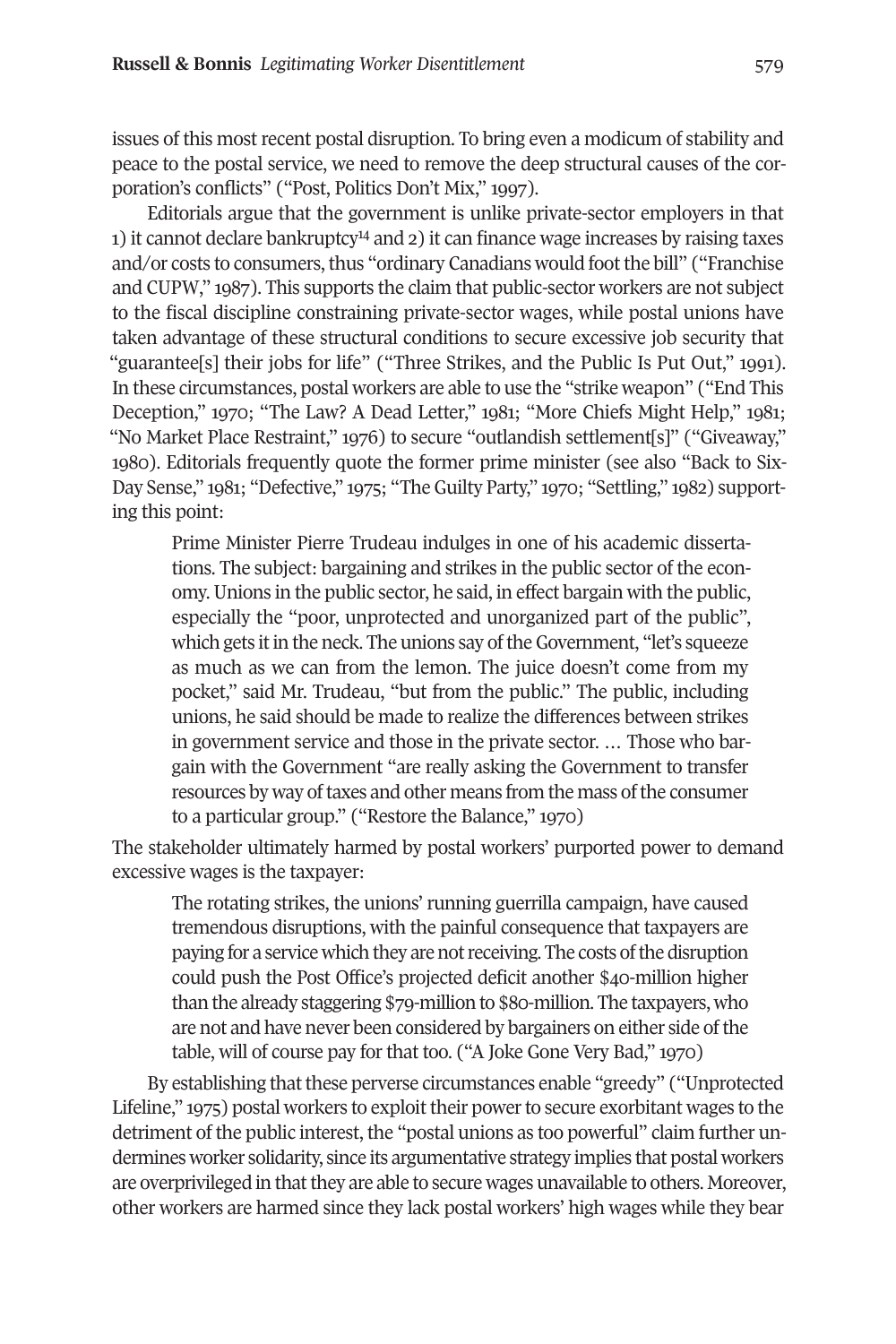the cost of postal worker wages in their tax bill. This double burden not only discourages solidarity with postal workers, it invites the reader to regard postal workers more as employers might regard a payroll expense. This argument also sets the stage for the following claim, in that it creates an explanatory context in which excessively powerful postal unions encourage problematic qualities in postal workers.

#### *Problematic workers*

The "problematic workers" argument describes the character or behaviour of workers in ways that invoke assessments of deservingness. This claim may operate independently, and as such be identified as a predication strategy, insofar as condemnatory and emotionally evocative characterizations of workers can directly speak to perceptions of entitlement. However, the "p[rob](#page-18-5)lematic workers" claim is not simply *ad hominem* commentary on postal workers;<sup>15</sup> it interacts with the preceding claims to reinforce the perception that problematic workers are encouraged by (and encourage) problematic unions, which in turn incline both workers and their unions to act in ways that impose economic and social harms.

Worker militancy is frequently emphasized as a problematic attribute of postal workers. They are described as reflecting "the inability to strike any posture but one of complete militancy and as far as CUPW is concerned readiness to walk off the job at all times" ("Postal Chaos As Usual," 1977). The use of violent or militaristic language underlines this militancy, as postal workers are characterized as "running guerilla campaigns" ("Joke," 1970), "drum-banging for the next round" ("In the Wake of a Strike That Hurt Everybody," 1975), using "aggressive tactics" ("Giveaway," 1980), "waging a new war" ("Franchise," 1987), and getting into a "shoving match" with management ("Two Strikes," 1997).

Where aggressive and even bellicose militancy is emphasized, it is often presented in ways suggesting that it is unfounded: "They were seen, not as angry workers fighting for their rights, but as power brokers willing to ignore Parliament and urge anarchy rather than accept mediation and arbitration of their demands" ("Everybody," 1978). Given the lack of any context justifying worker actions, this militancy often appears as frivolous: "[W]hen you are dealing with the strategists of the Canadian Union of Postal Workers (who could make a labor dispute out of practically anything) you should be ready for anything" ("Postal Chaos," 1977). One editorial claims that "foolish, futile advocacy is being pressed by a group whose capacity for constructive, practical thinking had already been proved to be weak" ("Postal Union Witch-Hunt," 1976).

Militancy is also suggested by emphasizing the frequency of strikes and other disruptions, as in "Since they were granted the power to strike in the Sixties they have seldom not been striking in one part of the country or another" ("Left," 1981). Editorials often refer to "another postal disruption" ("Restore," 1970), "yet another strike" ("Message Received," 1981), "another round of rotating strikes" ("Needed," 1975; "The Post Office Record," 1975), "yet another walkout" ("No Mail Again," 1980), or "A snarling bitterness, punctuated by strikes is normal" ("Post Hate," 1990). Ridicule is also used to characterize workers as unreasonable:

Everything reminds the postal workers of strikes. A strike is the only way they are prepared to solve anything—short of total surrender to all their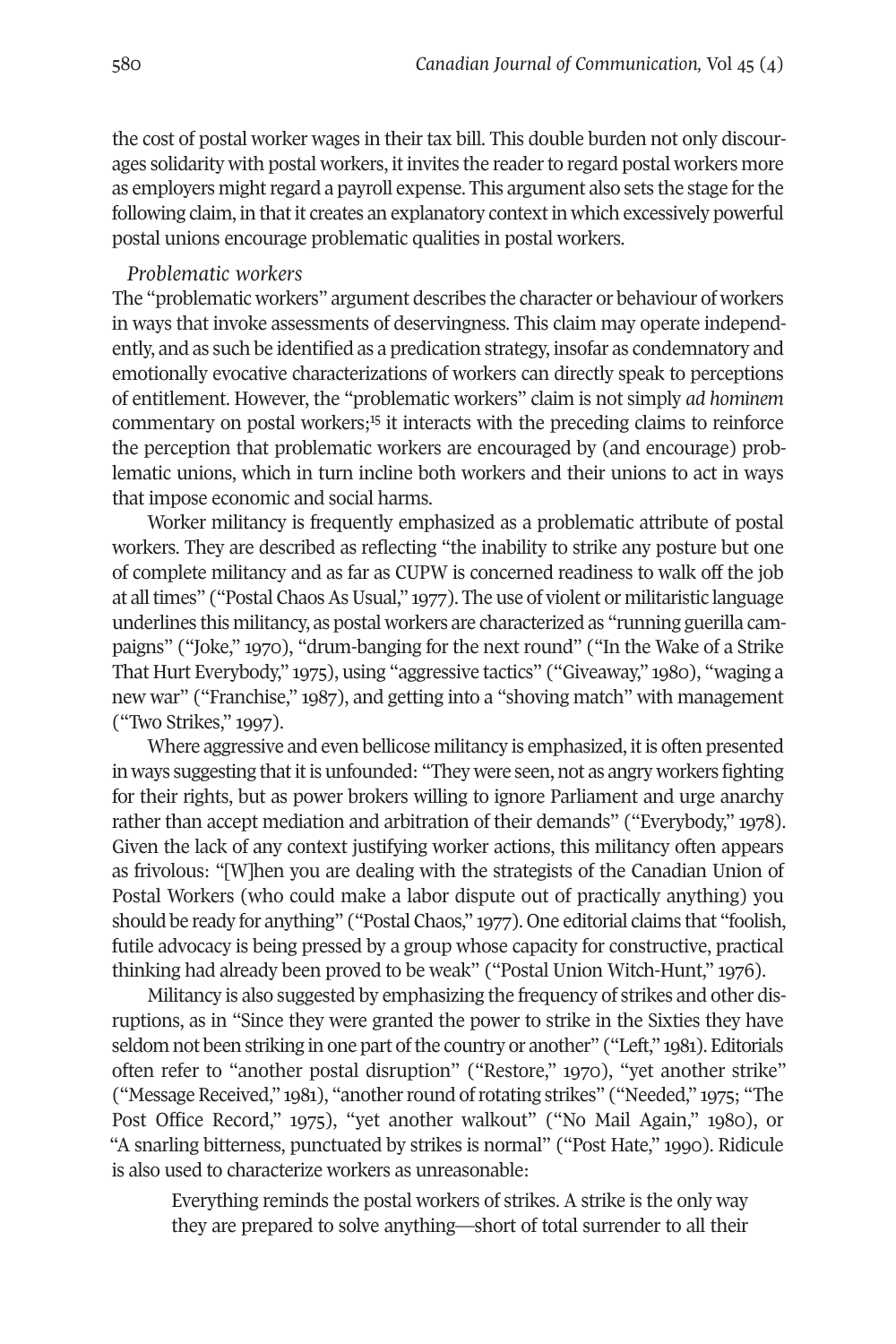demands by the Government. Ever since the Government foolishly handed them the power to strike they have been striking—unnumbered stoppages in this part of the country, unnumbered wildcats in that part of the country, finally nationwide shutdowns—as though strikes were their hobby. ("Back to," 1981)

Postal workers are depicted as having other objectionable qualities such as laziness (and its various forms, such as complacency, lacking motivation to enhance job performance, malingering, and so on). Postal workers are described as taking too many sick days: "They take twice as much sickness and injury leave as their U.S. counterparts … and more than twice as much as workers in operations like steelmaking and mining.... Productivity suffers accordingly" ("Postal Workers," 1986). Laziness is often not asserted overtly, but in hyperbole, as in:

The Post Office employees are back at their fun and games. When they are not having a strike, they are having a rotating strike; when they are not having a rotating strike, they are having a study session. When no other excuse for deserting work is at hand, somebody triggers the fire alarms so that all may rush into the streets. And when the bodies are actually on the job, one of their main ambitions seems to be to slow up the works. ("The Deepening Postal Mess," 1972)

Depictions of insufficient work performance (and the implication that their wage demands lack merit) are often attributed to postal unions' excessive power, as demonstrated in earlier argumentation strategies. For example, CUPW is described by conciliator Claude Foisy as a "program to create jobs through increasing paid time during which no work is performed." The editorialist elaborates, "The union argues that Canada Post has an obligation to create high-paying, full-time jobs, backed by taxpayers, even if the work is not there to keep people fully occupied, and even if the revenue they generate is less than what they cost" ("Franchise," 1987). Further, the problematic nature of postal workers is presented as predictable:

Management wanted something closer to a full day's work for a full day's pay. Management got almost nowhere. No one should expect to reduce featherbedding in a collective agreement without conflict. Workers do not give up work-saving privileges without a fight—why should they? When Canada Post indicated some months ago that it was seeking 'fundamental' improvements in work rules to increase productivity, it surely expected stiff resistance. In fact, management prepared for just such an eventuality by preparing replacement workers to take over mail delivery in the event of a strike. ("Canada Post Crumbles," 1987)

Workers' purportedly insufficient work ethic combined with union protections is depicted as generating inefficiency and resistance to technological progress in the postal service. Current collective agreements with the postal union "constitute what is arguably the most uncompetitive and inefficient labour agreement currently in place in…NorthAmerica" ("Canada Post," 1997). Postal workers are characterized as having "leverage[d] their right to strike" to secure a "singularly cushy and protective deal"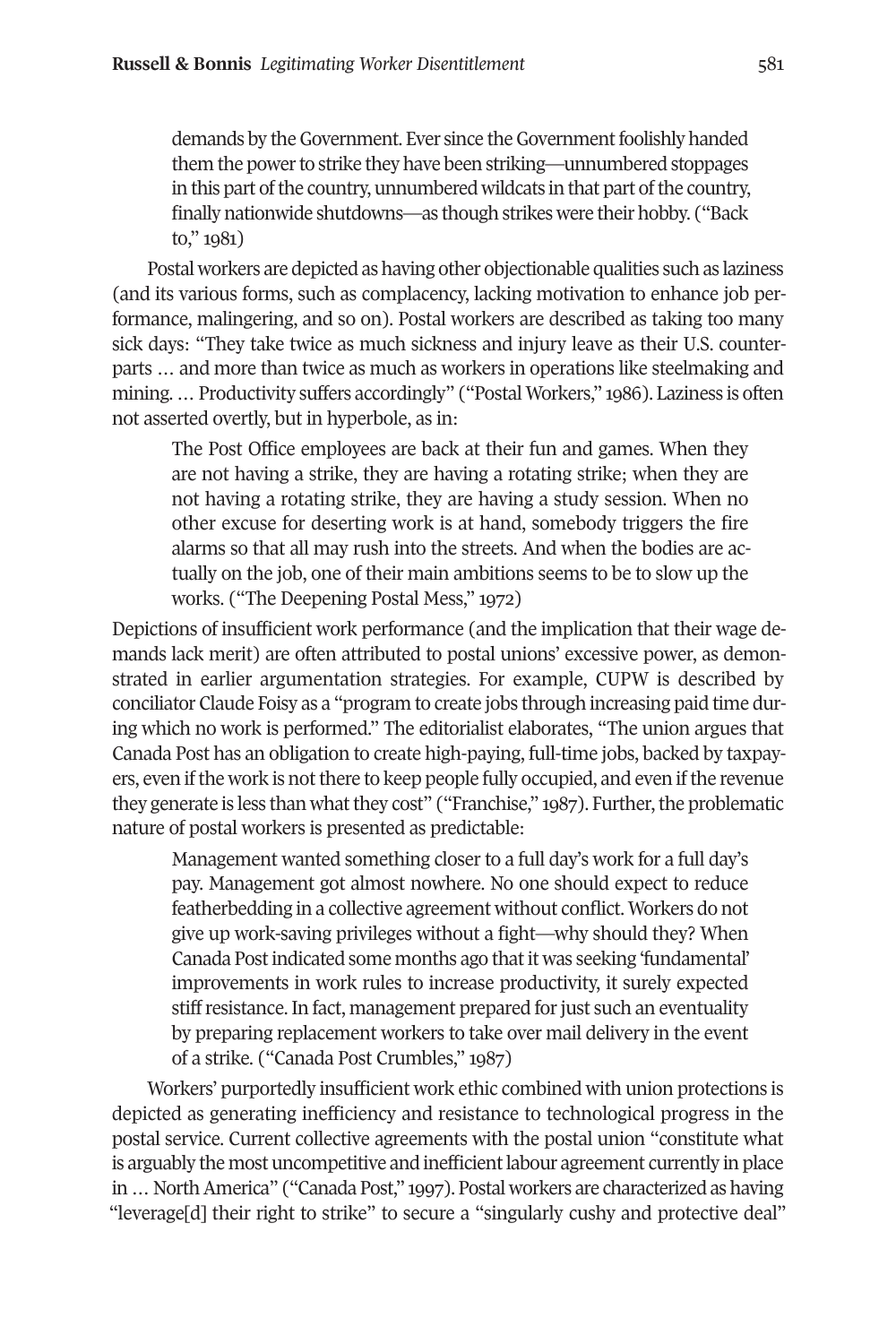while lacking "flexibility in increasing the post office's productivity" ("Postal Workers," 1986), and one editorial opines: "Postmaster-General, Mr. Cote … authorized the installation of new high-speed sorting equipment. … Inevitably, the postal unions reacted adversely" ("Reaction to Reform," 1972). Postal workers impede technological efficiencies even where it is at no cost to them. "They are also trying to throw roadblocks in the way of machines which would automate and speed up much of the handling of mail, although theGovernment has said no jobs will be lost …" ("Deepening," 1972). In 1977, an editorialist describing "the sorry history of relations between the Post Office and CUPW" characterizes the Post Office as having the "heart breaking task of dragging the Post Office into the Twentieth Century against the restrictive, uncooperative attitudes of men like retiring CUPW leader Joe Davidson …" ("Postal Chaos," 1977).

Problematic workers and unions interact to undermine the quality of the postal service, making it "unreliable" ("Big Bill," 1970), "deplorable" ("Guilty," 1970), "lousy" ("So Much for So Little," 1971), and "poor" ("Canada's Post's Curious Takeover," 1993; "Questioning," 1991). Canada Post is said to have created the courier industry through its "poor service and endless strikes" ("Canada Post's," 1993) and to be "more often associated with frustration than service" ("Canada Post," 1996). The postal service is not only exceptionally inefficient "("Back," 1972; "The Delivery Costs," 1987), it is also portrayed as unjustifiably costly, as would be expected given the implication of the excessive wages argued in earlier claims: "Considering the quality of the postal service they have received, most Canadians would considerthat overpayment" ("Left," 1981). Thus, the postal service customer is burdened both with poor *and* expensive service:

People who use the mail and who pay for it will get no refunds for the loss of more than a week's service. With a little luck the resulting logjam should be cleared up, not too many thousands of letters and parcels will be lost in the confusion, and service will not be much worse than it was before the walkout (mail service is never better after a strike). ("Everybody," 1978; see also "Canada Post," 1996; "Delivery," 1987)

By emphasizing the questionable motivations and behaviours of postal workers and their unions, the "problematic workers" argument alienates the sympathies of readers for workers while marshalling support for editorialists' prescriptive conclusions. Entwining the negative social and economic consequences attributed to dysfunctional postal unions with blameworthy characterizations of workers encourages the reader to conclude that postal workers are inherently unsuited to engage in reasonable negotiations, thus justifying the imposition of the editorialists' preferred responses upon postal workers.

# **Conclusions**

While all arguments examined emphasize some form of harm in assessing the legitimacy of wage entitlements, harm is a problematic evaluatory criterion in the context of editorials about strikes. A selection bias exists in which the criterion for condemnation (the imposition of harm) is the same criterion that provokes the publication of nearly all editorials about postal workers. Editorial readers are never alerted to the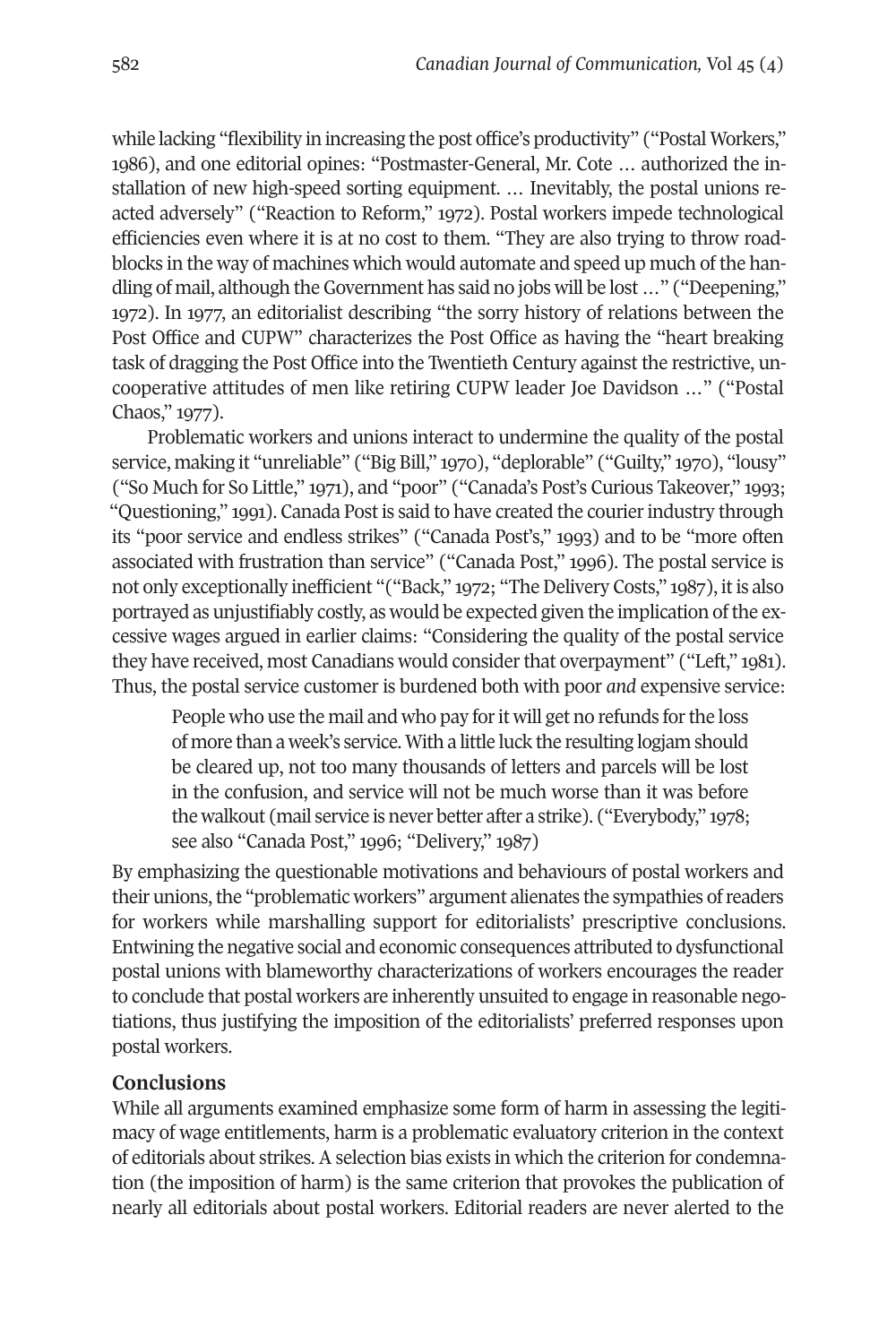mundane or co-operative aspects of wage determination or conflict resolution, which might encourage differing assessments of legitimacy. Moreover, exclusive emphasis on the imposition of harm predisposes the reader to conclude that strikes (and thus wage demands pursued via strikes) are illegitimate. Strikes necessarily imply harm, insofar as workers resort to strikes to impose negative consequences to counter employers' various powers to inflict harm on workers (the powerto hire, fire, discipline, etc.). But the focus on harms imposed should not overlook motivations of the strike. Workers resort to strikes and thereby impose harm in order to pursue some agenda that workers/unions view as justified. The assessment of harm has a comparative dimension: any harm attributed to a strike should be evaluated alongside any potentially countervailing benefits of the strike (such as the pursuit of gender pay equity).

Assessing harm alongside any compensatory factors that may cast a favourable light on worker actions requires an awareness of any pertinent motivations or consequences of a strike. Contextual information concerning the striking union's agenda, worker grievances, et cetera might enable the reader to weigh various costs and benefits. Yet editorialists routinely omit any considerations that suggest that postal workers' rationales or actions may have any redeeming value. In no case were union or worker agendas portrayed as having merit (or even explained other than via condemnatory parody). Nor were any possible positive outcomes of a strike deemed relevant. By foregrounding harm imposed by strikes while eclipsing any justifications or benefits of strikes, postal worker actions are more likely to be understood as illegitimate, if not entirely irrational. The pejorative portrayals of postal workers and their unions are not countered with any laudatory (or even indifferent) portrayals. Whatever contributions to the public good postal workers and their unions make in the time between strikes are invisible to editorial readers. Postal workers' wage entitlements are never situated in the larger context of overall wage stagnation. Despite the increasingly evident alarm in recent years over growing inequality and the wage stagnation that helps to propel it, the comparative success of postal workers in defending their wages is never presented as having any positive entitlements. Nor are workers in general ever encouraged to consider postal workers' successes as indicative of the possibility or desirability of reimagining wage entitlements.

Finally, throughout the sample, assertions of harm are presented emotively. This imbricates claims of harm with an affective provocation likely to encourage a more condemnatory impression of strikes. Discourses of victimization are prevalent among the editorials, and their depictions of trauma and aggression encourage an adversarial understanding of innocent wronged parties (the reader/victim) deserving sympathy versus victimizers (postal workers) deserving opprobrium. Often militaristic or violent language or imagery is used. Ridicule is also frequent, which tends to delegitimize by using mockery to impugn postal workers, while also contributing to emotive responses such as outrage and resentment.

Wage stagnation in the neoliberal era is the product of many simultaneous factors, including the discursive landscape that frames social understandings of what workers deserve. Between 1970 and 2015, this sample of *Globe and Mail* editorials negatively depicts postal worker wage demands and entitlements, thereby contributing to a dis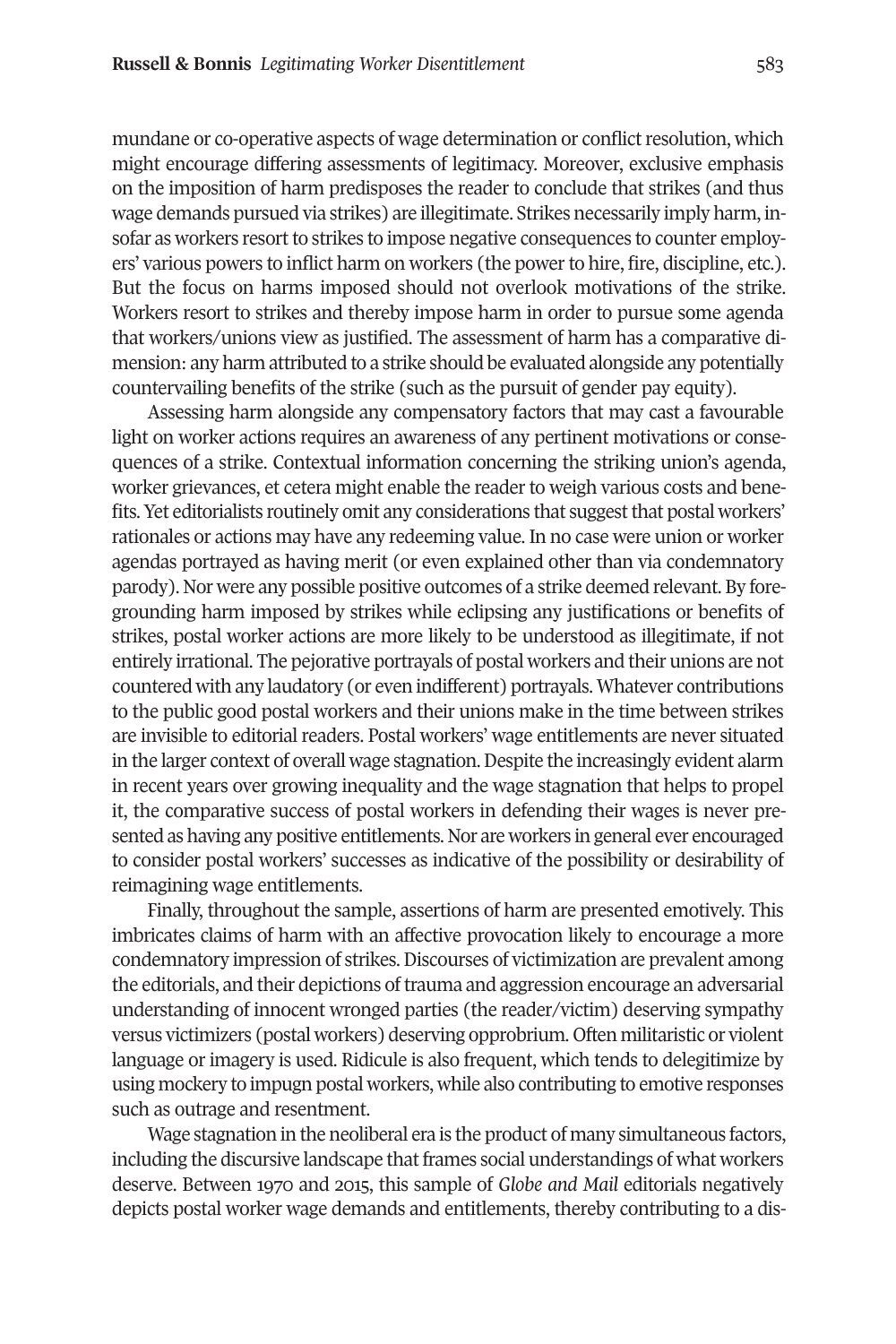cursive environment that delegitimizes their demands in wage negotiations. This editorial coverage of postal worker struggles has widerimplications: CUPW in particular has been a prominent and assertive union in the Canadian labour movement, thus discrediting its wage agenda undermines the wage claims of organized labour more generally. Elites interested in restraining wages need not demonize the most powerless workers; their aim is to disempower the workers most likely to succeed (and inspire others to succeed) in thwarting neoliberal pressures to depress wages.

# **Acknowledgements**

This research was supported by the Social Sciences and Humanities Research Council of Canada. Our thanks to Geoff Bickerton, Mathieu Dufour, Derek Hrynyshyn, and Audrey Laurin-Lamothe for their insights.

# **Notes**

<span id="page-17-0"></span>1. Dufour & Russell (2015) and Russell & Dufour (2016) situate these economic, political, and social/cultural attributes of neoliberalism within a bargaining power analysis of stagnating wages in which perceptions of legitimacy may impact adversarial negotiations between workers and their employers.

<span id="page-17-1"></span>2. van Dijk identifies the other elite producers of discourse as political, corporate, educational, and academic.

3. It is worth noting that within the time frame examined, editorials in the *Globe and Mail* are consistently anonymous and thus claim the authority of the medium itself. They speak for the paper in a way that authored opinions, expert or not, cannot.

4. Postal workers were the second most frequently discussed group of workers in the study's original sample (second to teachers). Postal workers were selected for analysis because they have a single employer, are represented by national unions, and perform comparable jobs across the country, thus reducing complicating regional and other variations that were not germane to our analysis. Canada Post Corporation (CPC) was created as a Crown corporation in 1981, as the successorto the federally run Post Office Department (est. 1868). In 2015, Canada Post Group of Companies, which includes Canada Post and its subsidiaries—Purolator Holdings Ltd., SCI Group Inc., and Innovapost Inc.—was one of the largest employers in Canada, with close to 64,000 employees, operating the largest retail network in Canada.

5. Until 1989, CUPW represented only "inside workers." CUPW has represented the majority of postal workers since its 1989 merger with the Letter Carriers Union of Canada (representing "outside workers"). Other, smaller unions representing postal workers include the Canadian Postmasters and Assistants Association (CPAA), the Association of Postal Officials of Canada (APOC), and the Union of Postal Communications Employees (UPCE). Postal workers have arguably fared better than many workers (particularly non-professional or "low skill" workers) in resisting downward pressure on wages. These wage accomplishments are remarkable because postal workers are notrequired to have specific educational or trade certifications, thus their relative success in defending their wages cannot be attributed to claims that their remuneration is justified by such qualifications.

<span id="page-17-2"></span>6. For a comprehensive accounting of the development of the school of critical discourse studies, see Wodak and Meyer (2016).

7. Search terms were determined by examining all editorials written during three separate years (1985, 1995, and 2005) to ascertain that alltexts included the terms salary/salaries, wage/wages, compensation, pay/pays/paying, income, and/or earns/earned/earnings.

<span id="page-17-3"></span>8. For example, the search term "pay\*" returned a great number of unrelated editorials that were eliminated, as were editorials about foreign countries.

<span id="page-17-4"></span>9. This search returned 286 editorials before the elimination of unrelated texts (i.e., the search term "pay\*").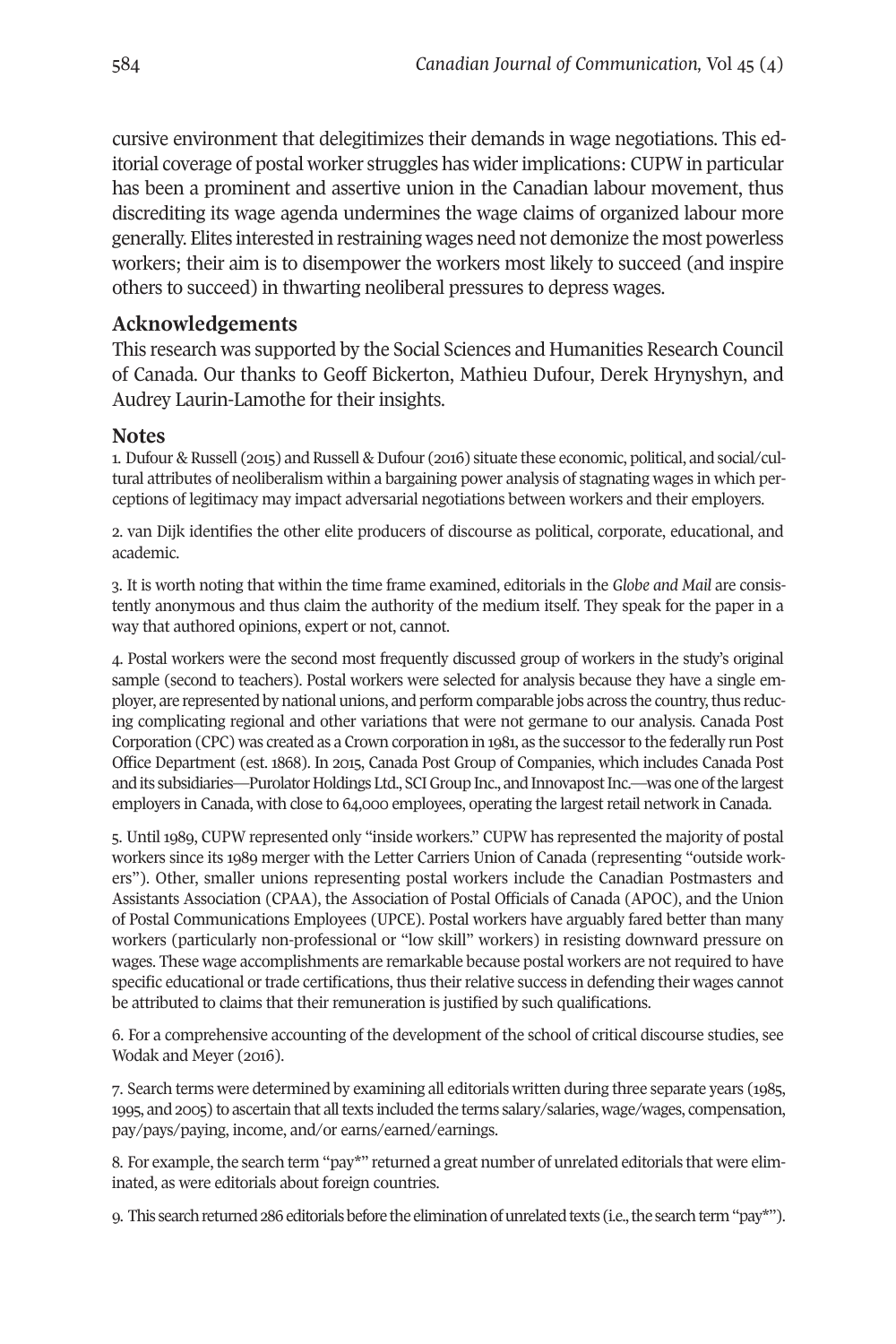<span id="page-18-0"></span>10. The decline in editorial numbers continues in the years following this study—2016: 515, 2017: 420, 2018: 379, and 2019: 271.

<span id="page-18-1"></span>11. Argument strategies related to the topos ofthreat were identified in 102 ofthe 115 editorials from the sample. The 13 remaining editorials addressed topics not germane to the present analysis: reports concerning postal service (4), salaries of senior postal officers (3), Public ServiceAlliance of Canada strikes interrupting mail service (2), wage controls and the Prices and Incomes Commission (1), announcement of new postal facility (1), freeze on letter carrier hiring (1), and Manitoba government uses Interpost for out-of-country mail (1).

<span id="page-18-2"></span>12. Pierre Mercier is identified in this editorial as "the employer's representative on the conciliation board."

<span id="page-18-3"></span>13. The problematic nature of the mail monopoly is a prominent theme in the texts examined, as noted in the prescriptive solutions offered by editorialists.

<span id="page-18-4"></span>14. For example, Prime Minister Trudeau is quoted: "[T]he public sector salaries have grown by something like 22 per cent as against private sector because in the private sector there's a limit. It's called bankruptcy. In the public sector there's not. So we obviously have to change that" ("No Market Place Restraint," 1976).

15. Notably, in one of the two editorials published in the 2000s, postal workers are used as a warning that an Air Canada monopoly potentially allows pilots the ability to adopt the attitude of the "pre-Internet years." "Public-be-damned posties" are used as the standard of problematic workers ("Settling for More and Less," 2000).

## <span id="page-18-5"></span>**Editorials cited**

… And the strikers' queue. (1975, March 25). *The Globe and Mail*, p. A6. … And the weaklings. (1981, August 11). *The Globe and Mail*, p. A6. Back to six-day sense. (1972, April 19). *The Globe and Mail*, p. A6. Back to the pigeons. (1981, July 1). *The Globe and Mail*, p. A6. Beware the postal gift. (1983, November 29). *The Globe and Mail*, p. A6. A big bill. (1970, July 11). *The Globe and Mail*, p. A6. Canada is sold out. (1981, August 1). *The Globe and Mail*, p. A6. Canada Post a dead letter. (1997, November 15). *The Globe and Mail*, p. D7. Canada Post crumbles. (1987, July 7). *The Globe and Mail*, p. A6. Canada Post is not Canada. (1996, October 19). *The Globe and Mail*, p. A6. Canada's Post's curious takeover. (1993, June 8). *The Globe and Mail*, p. A20. Compassion for whom. (1975, November 6). *The Globe and Mail*, p. A6. A costly free lunch. (1980, May 28). *The Globe and Mail*, p. A6. The deepening postal mess. (1972, November 16). *The Globe and Mail*, p. A6. A defective system (I). (1975, May 28). *The Globe and Mail*, p. A6. The delivery costs. (1987, June 17). *The Globe and Mail*, p. A6. End this deception. (1970, July 24). *The Globe and Mail*, p. A6. Everybody lost. (1978, October 26). *The Globe and Mail*, p. A6. A fading post office. (1989, June 17). *The Globe and Mail*, p. A6. Franchise and CUPW. (1987, September 24). *The Globe and Mail*, p. A6. Giveaway. (1980, December 31). *The Globe and Mail*, p. A6. The guilty party. (1970, September 5). *Globe and Mail*, A6. In the wake of a strike that hurt everybody. (1975, December 3). *The Globe and Mail*, p. A6. A joke gone very bad. (1970, July 9). *The Globe and Mail*, p. A6. The law? A dead letter. (1981, July 8). *The Globe and Mail*, p. A6. The law as lever. (1987, February 19). *The Globe and Mail*, p. A6. Left at the post. (1981, June 25). *The Globe and Mail*, p. A6. Message received. (1981, September 29). *The Globe and Mail*, p. A6. More chiefs might help. (1981, January 19). *The Globe and Mail*, p. A6.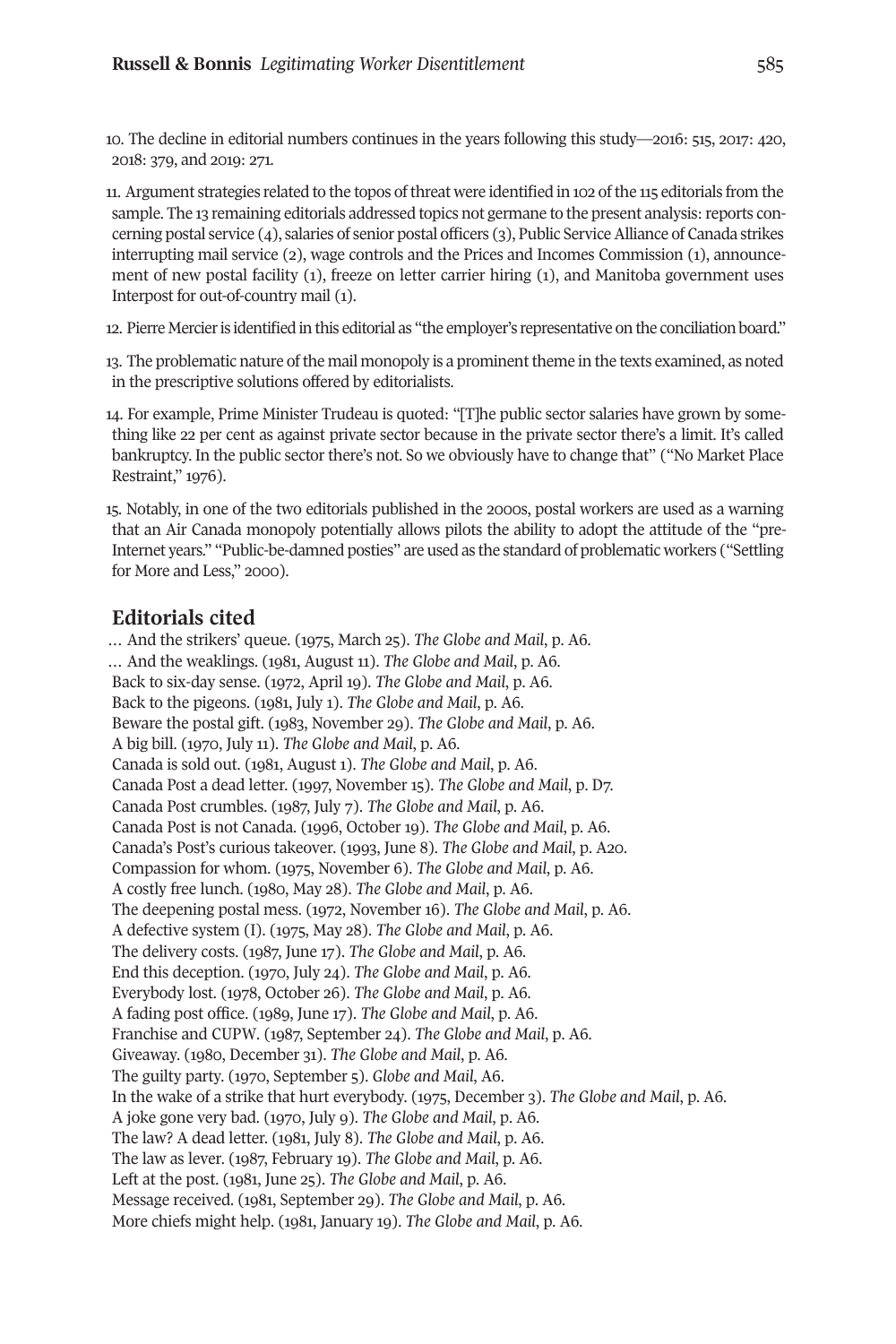Needed: A bold start. (1975, October 22). *The Globe and Mail*, p. A6. No mail again. (1980, October 2). *The Globe and Mail*, p. A6. No market place restraint. (1976, January 5). *The Globe and Mail*, p. A6. … On monopoly mail. (1975, November 20). *The Globe and Mail*, p. A6. Pain of a strike. (1981, July 3). *The Globe and Mail*, p. A6. Peace at a price. (1981, March 4). *The Globe and Mail*, p. A6. Post, politics don't mix. (1997, December 5). *The Globe and Mail*, p. A6. Post hate. (1990, January 8). *The Globe and Mail*, p. A6. The post office record. (1975, April 23). *The Globe and Mail*, p. A6. Postal chaos as usual. (1977, July 27). *The Globe and Mail*, p. A6. Postal union witch-hunt. (1976, January 21). *The Globe and Mail*, p. A6. The postal workers. (1986, August 29). *The Globe and Mail*, p. A6. The public held hostage. (1975, March 5). *The Globe and Mail*, p. A6. A question of control. (1981, August 13). *The Globe and Mail*, p. A6. Questioning the Canada Post monopoly. (1991, August 27). *The Globe and Mail*, p. A14. Reaction to reform. (1972, August 28). *The Globe and Mail*, p. A6. Remedy for a strike. (1978, September 21). *The Globe and Mail*, p. A6. Restore the balance. (1970, May 30). *The Globe and Mail*, p. A6. The right way to get the mails moving again. (1991, September 4). *The Globe and Mail*, p. A6. Self-inflicted injury. (2011, June 4). *The Globe and Mail*, p. F8. Settling for more. (1982, January 14). *The Globe and Mail*, p. A6. Settling for more and less. (2000, August 29). *The Globe and Mail*, p. A6. So much for so little. (1971, June 3). *The Globe and Mail*, p. A6. Three strikes, and the public is put out. (1991, September 13). *The Globe and Mail*, p. A6. Two strikes against Post Office monopoly. (1997, November 21). *The Globe and Mail*, p. A6. Unprotected lifeline. (1975, October 9). *The Globe and Mail*, p. A6. Victims left unprotected. (1975, November 19). *The Globe and Mail*, p. A6. We need a post office. (1977, December 2). *The Globe and Mail*, p. A6.

#### **References**

- Bruno, Robert. (2009). Evidence of bias in the *Chicago Tribune* coverage of organized labor: A quantitative study from 1991 to 2001. *Labor Studies Journal, 34*(3), 385–407.
- Camfield, David. (2011). *Canadian labour in crisis: Reinventing the workers' movement.* Halifax, NS: Fernwood Publishing.
- Carreiro, Joshua. (2005). Newspaper coverage of the U.S. labor movement: The case of anti-union firings 1. *Labor Studies Journal, 30*(3), 1–20.
- Dufour, Mathieu, & Russell, Ellen. (2015, Spring). Why isn't productivity more popular? A bargaining power approach to the pay/productivity linkage in Canada. *International Productivity Monitor*, no. 28, 47–62.
- Entman, Robert M. (2007). Framing bias: Media in the distribution of power. *Journal of Communication*, 57, 163–173.
- Erickson, C.L., & Mitchell, Daniel J.B.. (1996). Information on strikes and union settlements: Patterns of coverage in a "newspaper ofrecord." *Industrial and Labor Relations Review, 49*(3), 395–407.
- Fairclough, Norman, & Wodak, Ruth. (1997). Critical discourse analysis. In T.A. van Dijk (Ed.), *Discourse as social interaction* (pp. 258–284).London: Sage.
- Fowler,Roger. (1991). *Language in the news:Discourse and ideology in the press.* New York, NY:Routledge.
- Hall, Stuart, Critcher, Chas, Jefferson, Tony, Clarke, John, & Roberts, Brian. (2000). The social production of news. In Paul Marris & Sue Thornham (Eds.), *Media studies: A reader* (2nd ed., pp. 645–652). New York, NY: New York University Press.
- Martin, C.R. (2004). *Framed: labor and the corporate media.* London: ILR Press.
- Mautner, Gerlinde. (2008). Analyzing newspaper, magazines and other print media. In Ruth Wodak & Michal Dryzanowski (Eds), *Qualitative discourse analysisin the socialsciences*, (pp. 30–53). Basingstoke: Pelgrave Media.